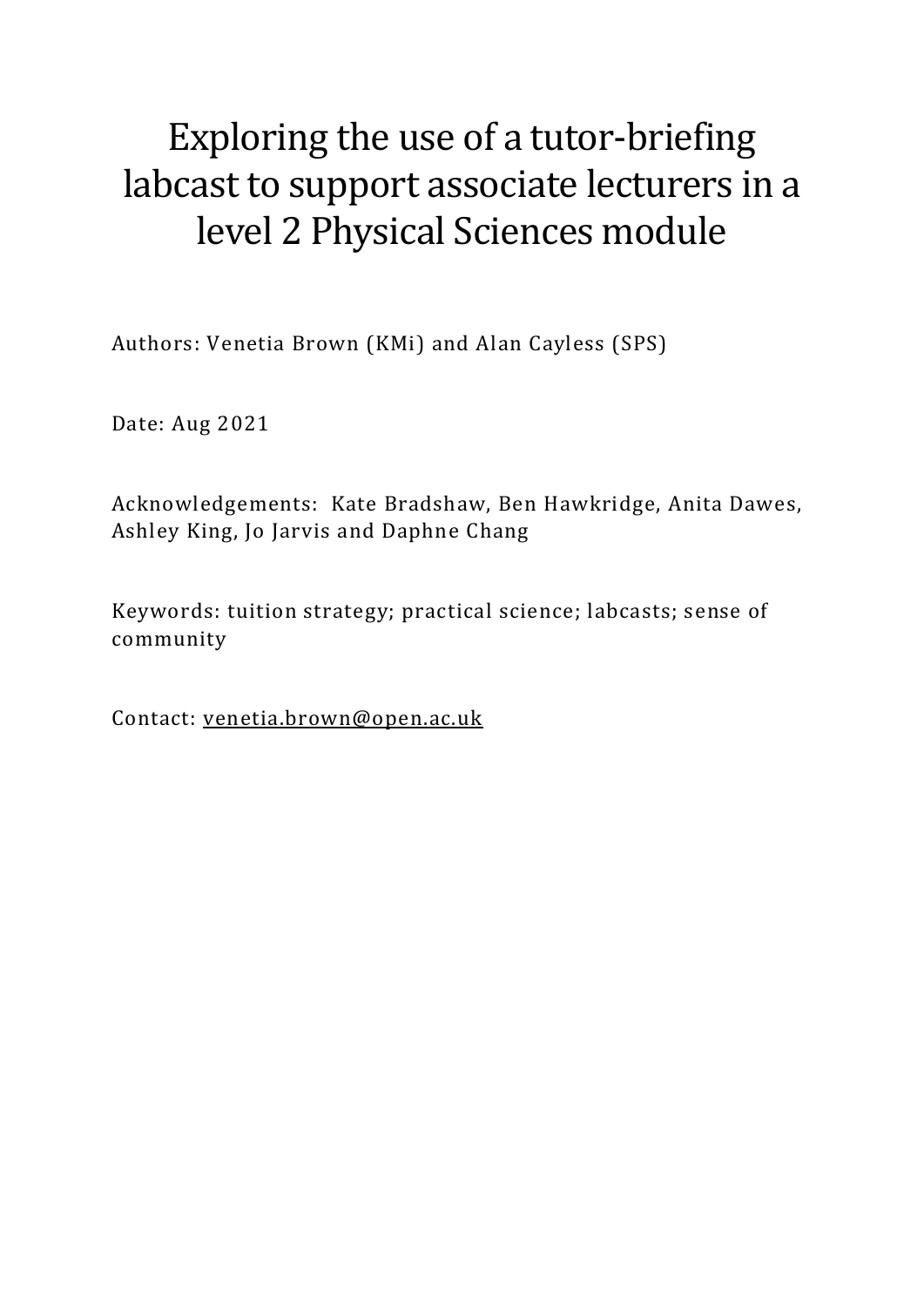# Executive summary

Tutors who work in distance education often have less opportunities to participate in important, practical science experiences with colleagues. Using synchronous technologies to facilitate real-time, simultaneous interaction and communication between individuals can help to replicate face-to-face teaching and promote peer interaction and collaborative opportunities.

This project evaluated the use of a live, interactive web broadcast (known as a labcast) as part of a tuition strategy to introduce associate lecturers (ALs) to a new planetary science experimental investigation and to explore the extent to which the briefing would fit with their tuition. We also investigated whether such an intervention would encourage more routine AL involvement in labcasting alongside the module team; fostering a sense of community and enabling ALs to promote labcasts to the student body more effectively.

The report found that ALs generally perceived that the labcast would help enhance their knowledge of the experiment before the live event. In addition, the majority felt optimistic that they could apply the information presented to their teaching. However, post-evaluation feedback revealed mixed attitudes as to how well the labcast aligned with their expectations. Focus group data further revealed some misunderstandings of the affordances of labcasts and tutors' preferred environments for briefings.

The report recommends that ALs are given requisite training in the use of web broadcasts before a live event. Module teams that plan and deliver labcasts should prepare Stadium Live introductory videos to guide tutors through the platform and to demonstrate the differences from Adobe Connect. An opportunity to submit questions before a labcast should be offered as a way for the moderator and presenter to engage more effectively during the live event. Audience polling or widgets should reflect real, contextualised questions that are appropriate for the audience. Encouraging AL involvement earlier should be factored into the labcast design. The standard practice of tutor-briefings via Adobe Connect may be more useful in most instances. However, where experimental investigations and demonstration of apparatus are being introduced, the video resolution and quality available in labcasts are more superior.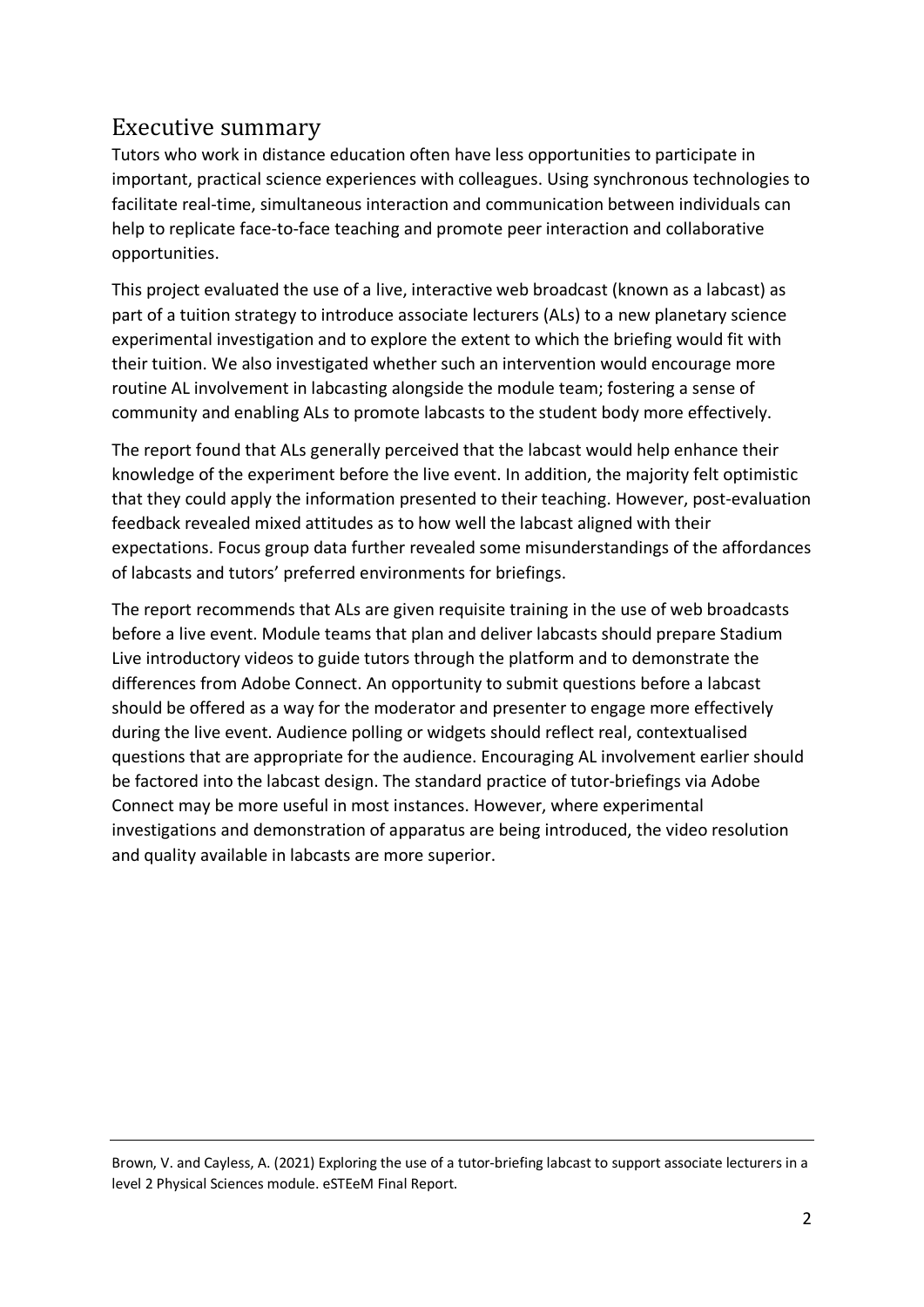# Aims and scope

The project's objective was to explore the extent to which a tutor-briefing labcast supported ALs own tuition strategy. There were several aims to investigate: (1) whether the intervention of web broadcasts would encourage ALs involvement in labcasting alongside the module team; (2) whether using labcasts in this way foster a sense of community and (3) whether the intervention help ALs better promote labcasts to their student groups.

SXPS288 'Remote Experiments in Physics and Space' is a practical science level 2 module for students on the physical sciences qualification in either a BSc in Physics or a Natural Science degree with an Astronomy and Planetary Science pathway. The module was rewritten and first delivered in its current form in the academic year 2019/2020 and includes a new planetary science experimental investigation. There were ten Associate Lecturers (ALs) and 210 students at the start of the module.

Four main phases were conducted: (1) a pre-labcast evaluation questionnaire to survey tutors on prior labcast experiences and motivations to attend, (2) observations of tutors' interactions within the live event, (3) a post-labcast evaluation questionnaire on experiences and attitudes after the event, and (4) focus groups to explore the experiences and perspectives of the labcast. All ten ALs were invited to participate in the questionnaires and focus groups. Quantitative and qualitative data were collected from both online questionnaires (n=6) in the form of Likert scales and open-ended comments, and a thematic analysis was conducted on tutors' experiences and perspectives during a focus group discussion (n=3). System data logs were collected and analysed for interaction patterns.

# *Background*

There has long been a recognition that developing teachers' content knowledge, skills and collaborating with others can lead to more collegial relationships and a sense of community (Karam *et al.*, 2018); better problem-solving (Babinski, Jones and DeWert, 2001) and improved student learning, motivation and achievement (Knight, Tait and Yorke, 2006). However, the nature of part-time tutoring is often intersected with issues around integration into the broader teaching environment (Beaton and Gilbert, 2012), which can make peer interaction and collaborative opportunities for learning challenging. Distance education tutors often have fewer opportunities to engage in meaningful, practical experiences (Rienties, Brouwer and Lygo-Baker, 2013) and may participate across multiple communities of practice (CofP) and learning environments to learn new knowledge and expertise in an area (Wenger, McDermott and Snyder, 2002). Nonetheless, there is a need to bring geographically separated central academics and tutors together to build cohesive teams for online teaching (Baxter, 2019).

Video is often used in experimental instruction, especially where the observation involves equipment that is large, expensive or dangerous (Bates, 2015). Educators emphasise the value of video in facilitating 'narrative visualisation' and 'dynamic modelling' (Laurillard,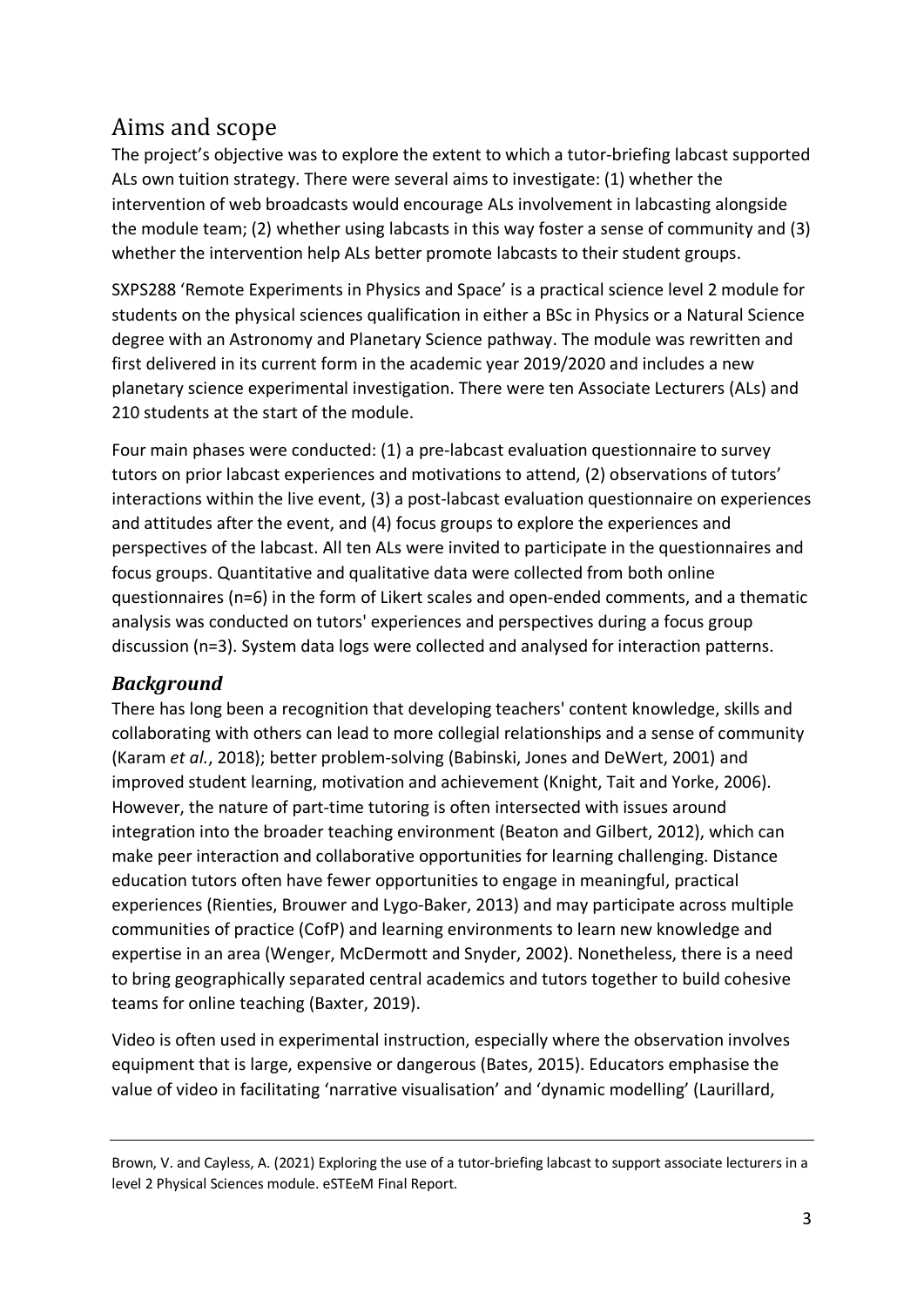1993; Shephard K, 2003). However, conventional video has been critiqued as a narrative medium, often resulting in passive learning if not used with other pedagogically designed tools (Laurillard *et al.*, 2018). Several studies have reported that real-time communication such as live-streamed video, instant messaging and audience polling systems can help foster engagement and understanding, active participation and a sense of learning community (Hrastinski, Keller and Carlsson, 2010; Martin, Parker and Deale, 2012; Morrell and Joyce, 2015; Freguia, 2017; Haresnape, Aiken and Wynn, 2020).

### *Context*

Labcasts are large-scale, live, interactive web broadcasts from the OpenScience teaching labs at Walton Hall. They can accommodate hundreds of students, live-stream highdefinition video and audio, incorporate interactive audience polling (widgets) and real-time text-chat function. The webcasts were set up to allow students to observe and engage in practical science through an interactive experience with the module team and subject experts. The Stadium Live platform hosts the labcasts. A production team mix the live stream and integrate slides, video and live feeds of remote instruments and experiments.

On the SXPS288 module, students carry out three experimental investigations: Astronomy (either radio or optical astronomy), Physics (a quantum mechanics experiment involving the scattering of X-rays) and Planetary science (Mars atmosphere and surface). For the latter, students use space instrumentation technology to analyse samples of gases representing planetary atmospheres. To carry out the Gas Cell remote experiment, students book slots in advance for a calibration activity and an infrared spectroscopy activity. Each experiment is introduced through a labcast, presented by the module team and selected experts and researchers. These labcasts are popular and student cohorts across schools in STEM have reported positive attitudes on engagement, perceived learning outcomes and a sense of community (Brown, Collins and Braithwaite, 2021).

Typically, the labcasts have been produced and filmed centrally in the OpenScience laboratory and studios, making it difficult for ALs to participate or present directly. However, some do join online and contribute to sessions by answering student questions in the chat. While the ALs were familiar with the Astronomy and Physics projects from previous module versions, the Mars atmosphere project was new for the 2019J presentation, with both the project materials and the remote Gas Cell experiment being designed entirely from scratch.

Adobe Connect (a video conferencing platform) and Stadium Live (a web broadcast platform) can support module-wide events and tutorials in STEM modules. Both offer integrated interactive tools. The use of either platform is determined by the affordances and the pedagogical purposes and aims. Table 1 below outlines some contrasts between the different properties across both mediums.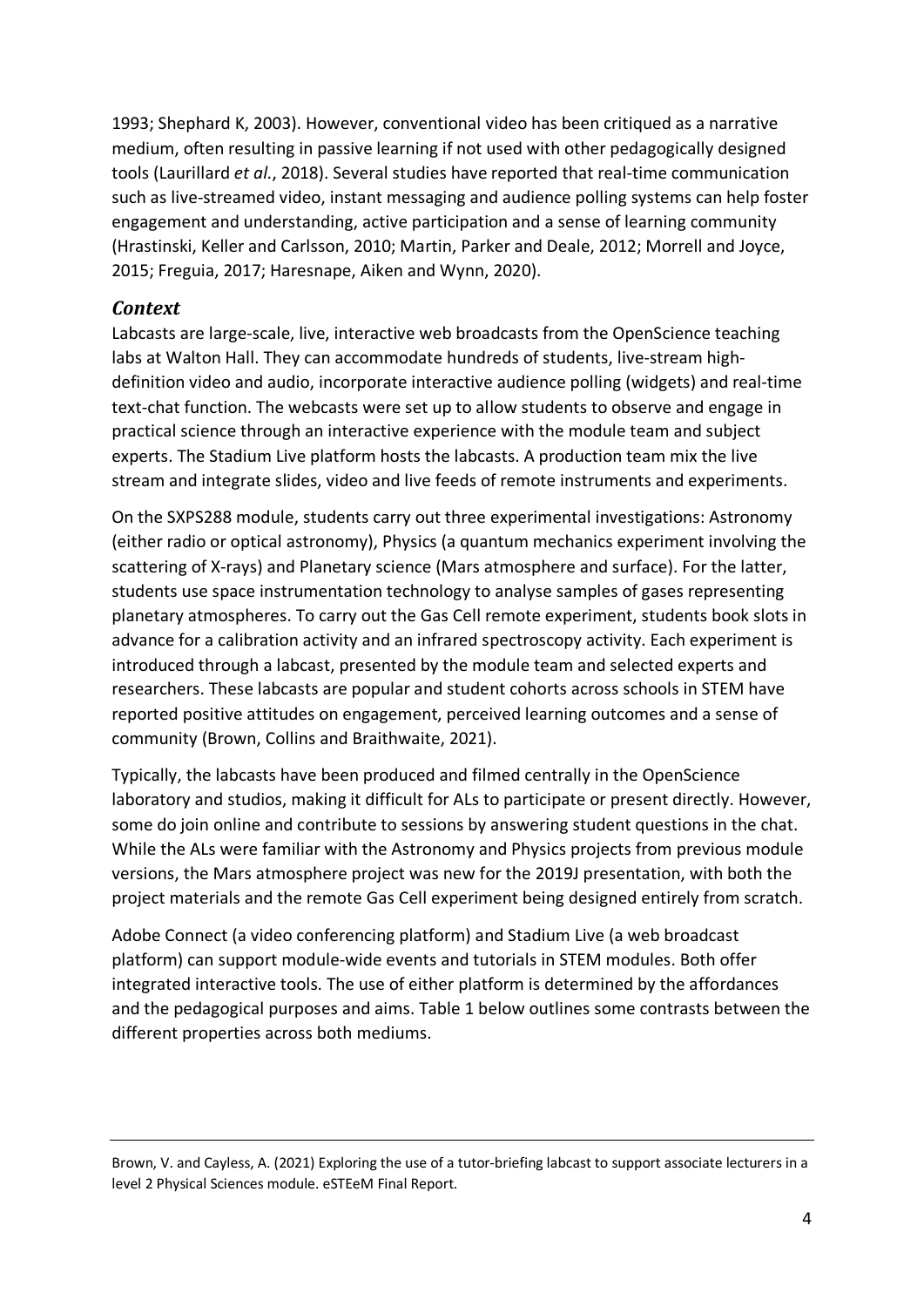| <b>Properties</b>          | <b>Stadium Live Lab-based</b><br><b>Broadcasts</b>                                                               | <b>Adobe Connect Online</b><br><b>Tutorials</b>                               |
|----------------------------|------------------------------------------------------------------------------------------------------------------|-------------------------------------------------------------------------------|
| Number of students         | Up to $\sim$ 1,000                                                                                               | Up to $\sim$ 100 (depending on<br>license)                                    |
| Focus                      | Lab-bench demonstrations,<br>and experiments, field site                                                         | Whiteboard, shared screen                                                     |
| Interactive<br>affordances | Pre-prepared Q&A widgets,<br>text-chat box                                                                       | Break-out rooms, polling,<br>raise hand, text-chat box,<br>microphone, camera |
| Instructional strategy     | Direct instruction, interactive<br>instruction                                                                   | Interactive instruction,<br>differentiating instruction                       |
| Technology                 | Multiple cameras and audio,<br>video mixing desk, multiple<br>uses of assets - e.g., live video<br>feeds, slides | Restricted camera on<br>device, external webcam,<br>USB camera                |
| Buffering delay            | 30-sec buffer delay - allows for<br>higher resolution video                                                      | No buffer - dependent on<br>local area network                                |
| Logistics                  | Production team, presenter(s),<br>chat moderator                                                                 | <b>Tutor and assistant</b>                                                    |

<span id="page-4-0"></span>*Table 1: Contrast of properties in Stadium Live and Adobe Connect tutorials or module-wide events*

The decision to use labcasting was due to its technological capabilities. The Stadium Live platform allows for video to be streamed and broadcast at a higher resolution. To stream video, the system needs to encode every frame, send it through the network and decode it again. The delayed buffer allows the computer time to manage that process. During that buffer time, question-and-answer widgets can be utilised to create an interactive experience. Although Adobe Connect can accommodate streaming video, issues around bandwidth are common. In Adobe Connect (and other video conferencing tools) the speed is not always managed (i.e., no buffer) so video can speed up or slow down depending on the level of network traffic. Even the most capable users can often have trouble webcam

Brown, V. and Cayless, A. (2021) Exploring the use of a tutor-briefing labcast to support associate lecturers in a level 2 Physical Sciences module. eSTEeM Final Report.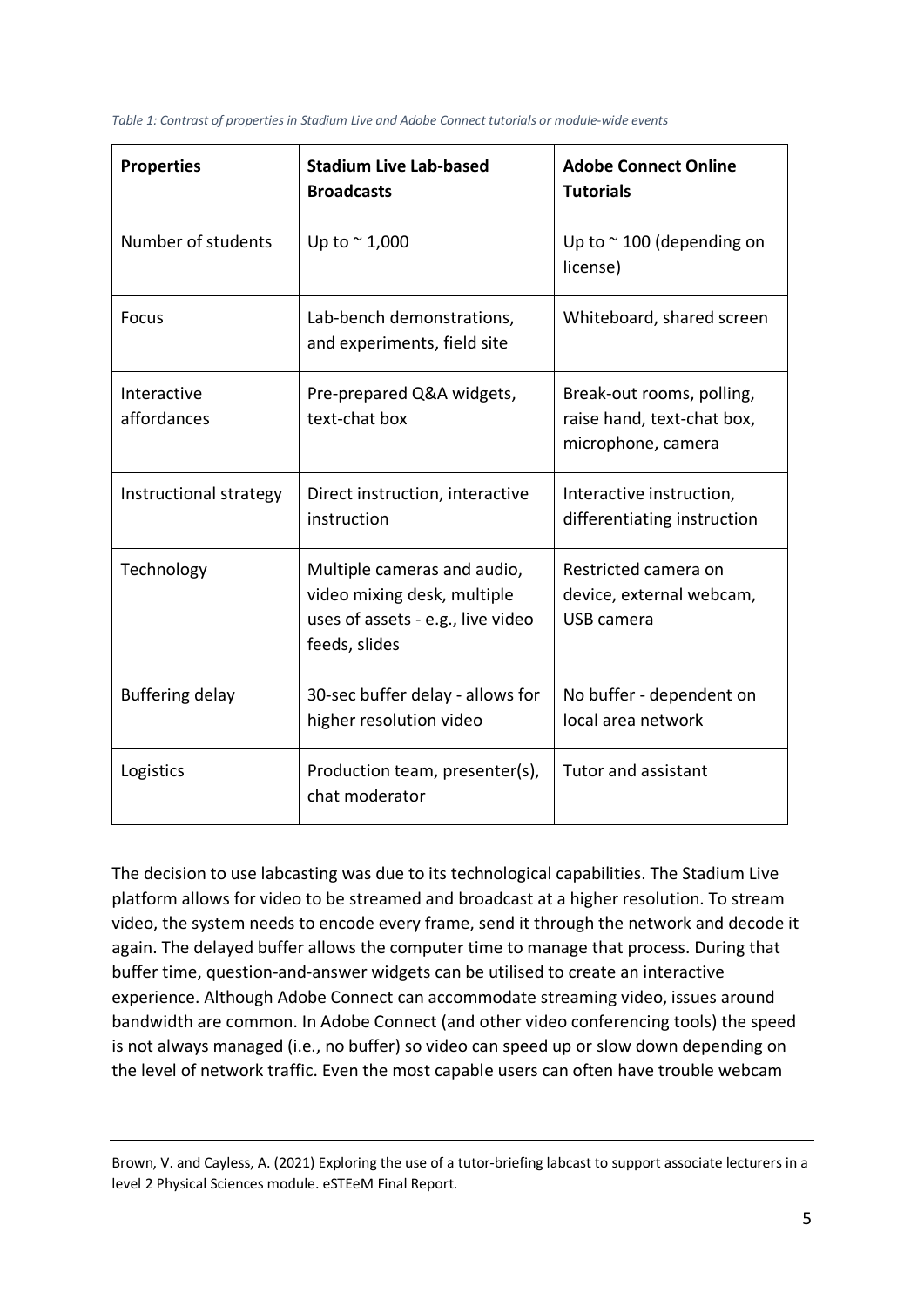streaming with sophisticated cameras and capture devices, resulting in bad and grainy video, according to Adobe Connect's user community forums.

The technology and expertise available in labcasting allow viewers to have a rich, visual experience of tightly framed and close-up shots of experiments and demonstrations while interacting via the widgets and text-chat function.

The ALs were invited to two labcasts presented by the designers of the experiment - the first of these, for ALs only, was intended to introduce them to the equipment and serve as a follow-up briefing for the Mars project experiment. Secondly, the ALs also took part in the main labcast for students, involving a live presentation of the Gas Cell experiment. Both labcasts were available as recordings. In this way, the labcasts served both to introduce the new experiment to the tutors and give them the experience of taking part in a labcast session to understand the student experience better.

The project's main aim was to explore the extent to which a tutor-briefing labcast supported ALs tuition and whether it could support a sense of community. The main research question for the project was:

• How does a labcast support module tuition strategy and promote a sense of community across the ALs and module team?

# Research activities

Several research activities were carried out prior to the labcast event. This section discusses the planning and production process, recruitment and data collection phases.

# *Labcast planning*

Before the main phases of the project could be executed, the production team were tasked with the three-stage production process. That is, the setup and scripting, filming, and subsequent editing of the labcast. The labcasts were designed and produced by a media producer from the STEM, Web and Interactive Media (SWIM) Team; a vision mixer from the Knowledge Media Institute (KMi); the module team chair and two presenters from the School of Physical Sciences.

The 30-minute tutor-briefing labcast was planned and coordinated alongside the student one, which was a more complex and extended production. Storyboard production, planning of studio layout and rehearsals are iterative processes. The script of the labcast can be seen in Appendix C.

Planning took place several weeks beforehand. The project leader was not involved in the overall planning process but attended the last planning meeting and observed the rehearsals and the live event. Figure 1 below shows the Gas Cell equipment and vision mixing during rehearsals.

Brown, V. and Cayless, A. (2021) Exploring the use of a tutor-briefing labcast to support associate lecturers in a level 2 Physical Sciences module. eSTEeM Final Report.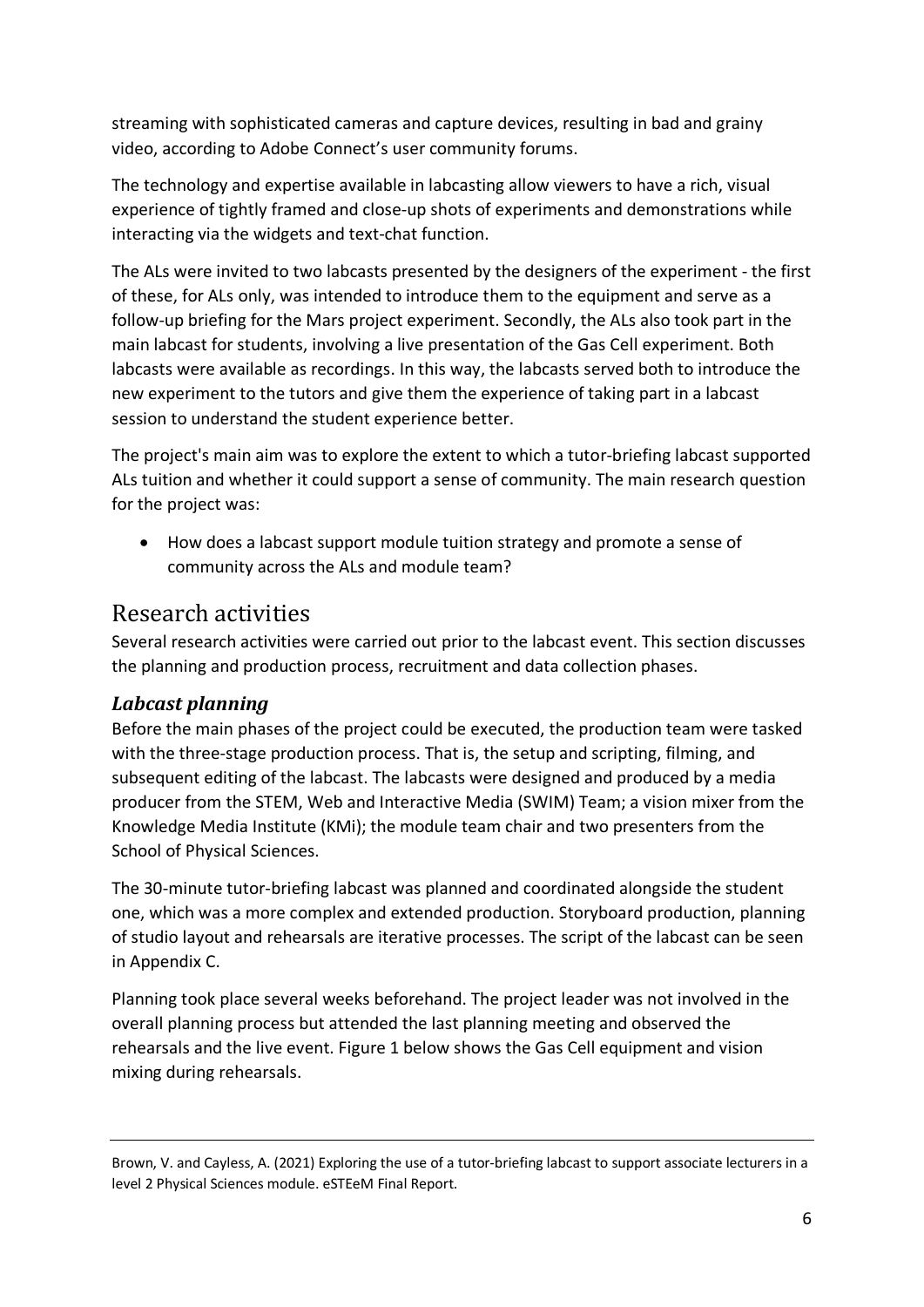

*Figure 1: (left) birds eye view of gas cell experiment; (top right) presenter demonstrating valves; (bottom left) coordinating and vision mixing across labs*

### <span id="page-6-0"></span>*Recruitment*

Ten ALs were invited to participate in the study and six ALs were recruited to the study. ALs were asked to complete the pre-labcast questionnaire; attend the live tutor-briefing labcast or watch the recording; complete the post-labcast questionnaire and attend a 45-minute online focus group. The labcasts ran just before the national lockdown. The lockdown inevitably impacted the data collection points and availability of the six ALs for the focus group discussion.

### *Data collection*

Before the tutor-briefing labcast, a pre-labcast evaluation questionnaire (see Appendix D) was posted to the tutor's website and closed a few minutes before the live event. Questions categories were prior experiences of labcasts, demographics, motivations, applicability and sense of community.

After the live event, interaction data logs were extracted from Stadium Live to analyse text data from chat transcripts, frequency data from widgets, viewing figures for the recording.

Following the labcast, a post-evaluation questionnaire ( see Appendix E) was administered several days later. Categories of questions centred on participant reactions to the session, including motivations, usefulness and applicability, overall benefits gained, content and delivery, sense of community and commitment to future action. A few weeks later, a focus group was set up with three ALs and one moderator to gather richer data on their opinions and triangulate survey data. Focus group data were transcribed and anonymised before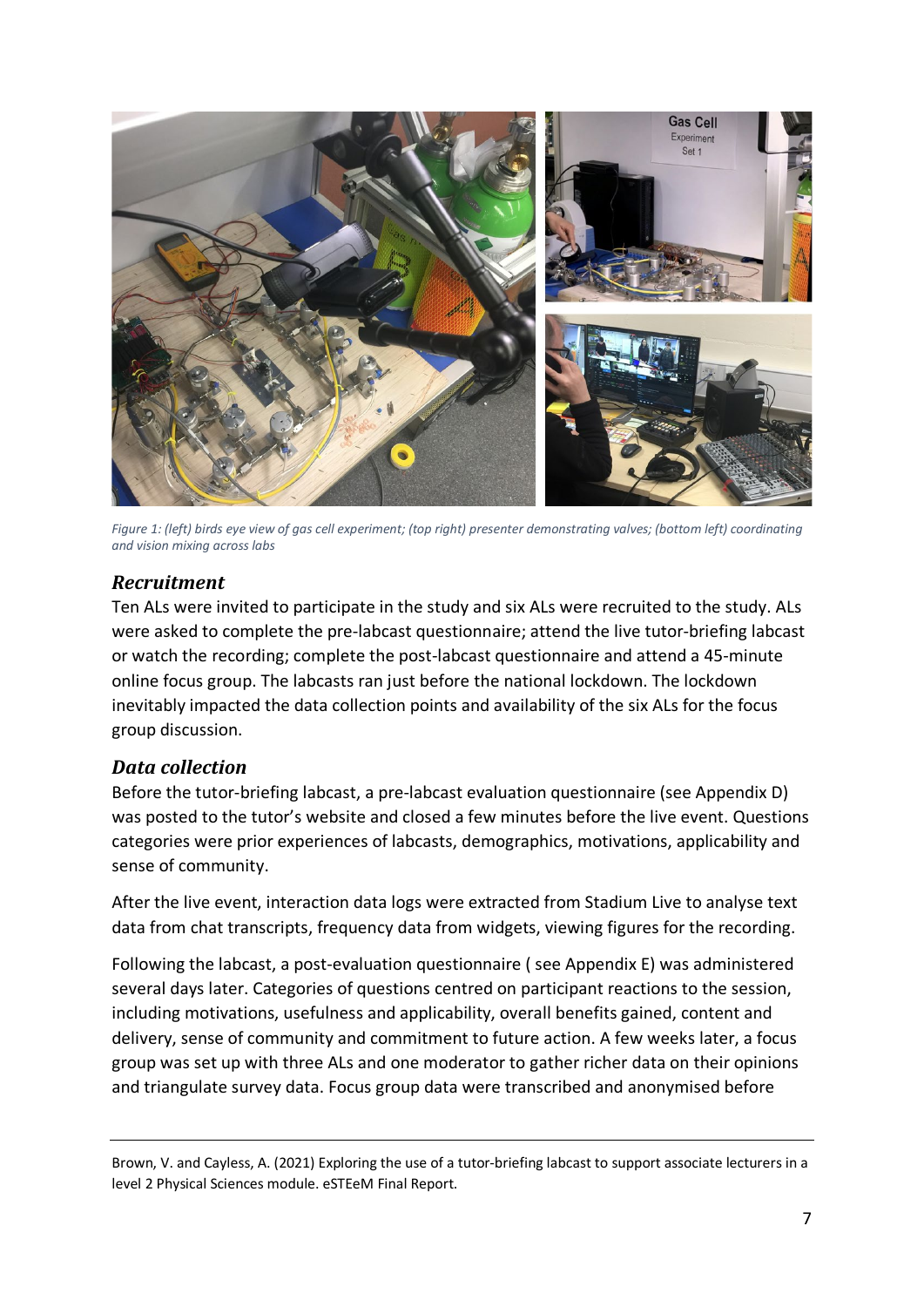analysis. Data were analysed using descriptive statistics in Excel and NVivo for thematic analysis on the qualitative data. Constant comparison was carried out to check the consistency of themes.

# Findings

This section reports on the quantitative and qualitative findings to answer the research question. The data was collected across methods and include observations, questionnaire and focus group data.

# *Observations of interaction*

Seven (out of 10) ALs logged on and attended. The remaining unique users were the senior staff tutor who helped moderate the chat, the curriculum manager and the technical production team. The duration of the labcast was 30 minutes. There were 10 chat users and 74 chat messages. Figure 2 below shows the different categories of dialogue in the text-chat and their frequency. The most frequent number of responses after salutations were chat around audio-visual (AV) support and science chat. Science chat was social in nature, for example, "Can hear the pumps and gas going!". The least type of dialogue was the prompting of questions.



<span id="page-7-0"></span>*Figure 2: Categories of dialogue that occurred in the text-chat*

Brown, V. and Cayless, A. (2021) Exploring the use of a tutor-briefing labcast to support associate lecturers in a level 2 Physical Sciences module. eSTEeM Final Report.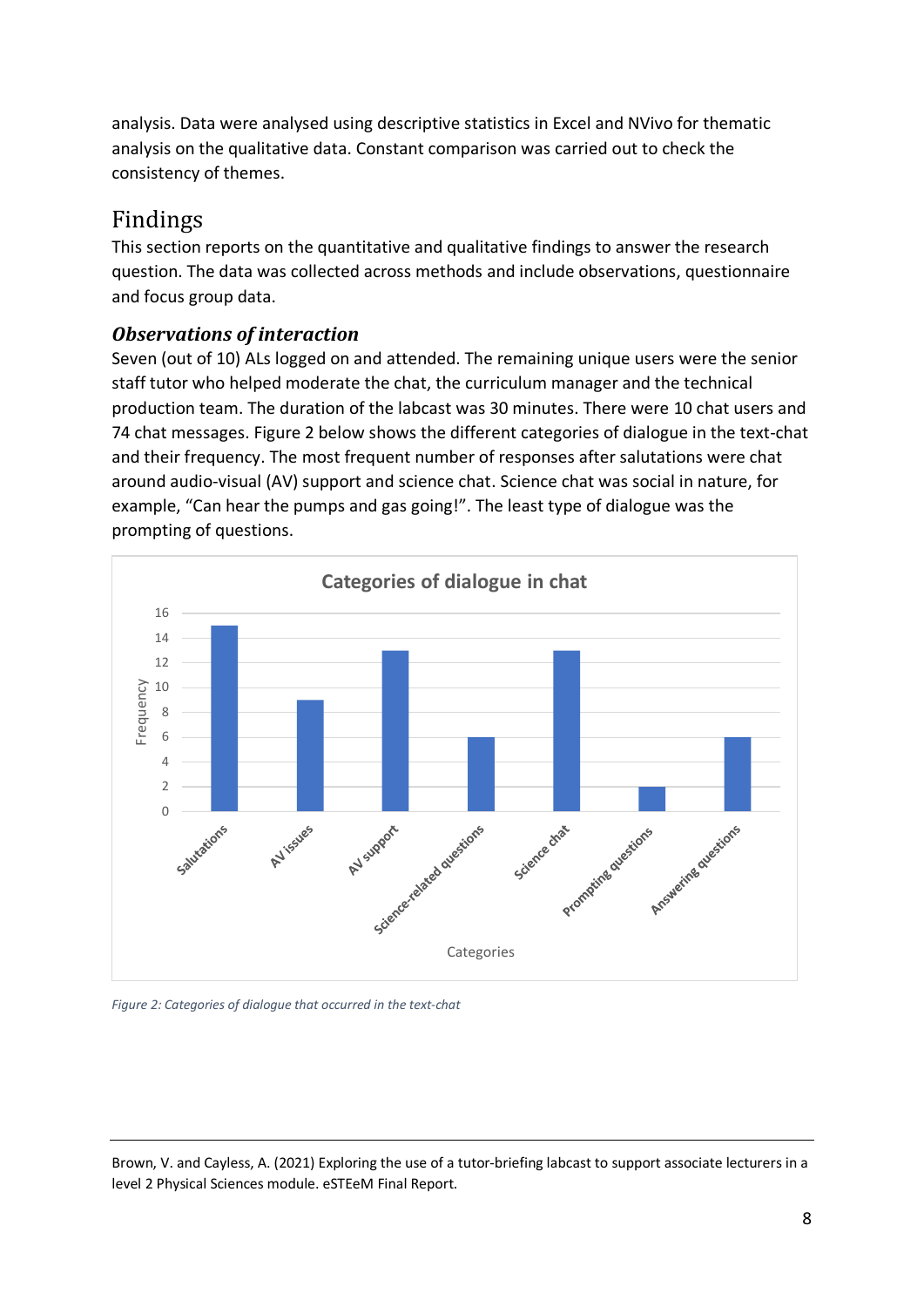The ALs also interacted with the widgets. Table 2 below shows the question and number of people who interacted with each question. Figure 3 illustrates a screen image of the various widget question type and interfaces.

<span id="page-8-0"></span>

| Widget 1.      | Widget 2. What are   | Widget 3. Which gas   | Widget 4. To what       |
|----------------|----------------------|-----------------------|-------------------------|
| Where are you  | the key hazards and  | component(s) cannot   | extent was the labcast  |
| watching from? | safety consideration | be detected in the IR | useful in understanding |
|                | in lab?              | spectrum of air?      | the gas cell experiment |
|                | 4                    |                       |                         |
|                |                      |                       |                         |
|                |                      |                       |                         |



<span id="page-8-1"></span>*Figure 3: A screen image of the different widget interfaces*

# *Quantitative analysis of questionnaires*

Demographic information for the respondents was collated (n=6). Five out of the six respondents identified as female and one male. Two ALs have worked at the OU between 5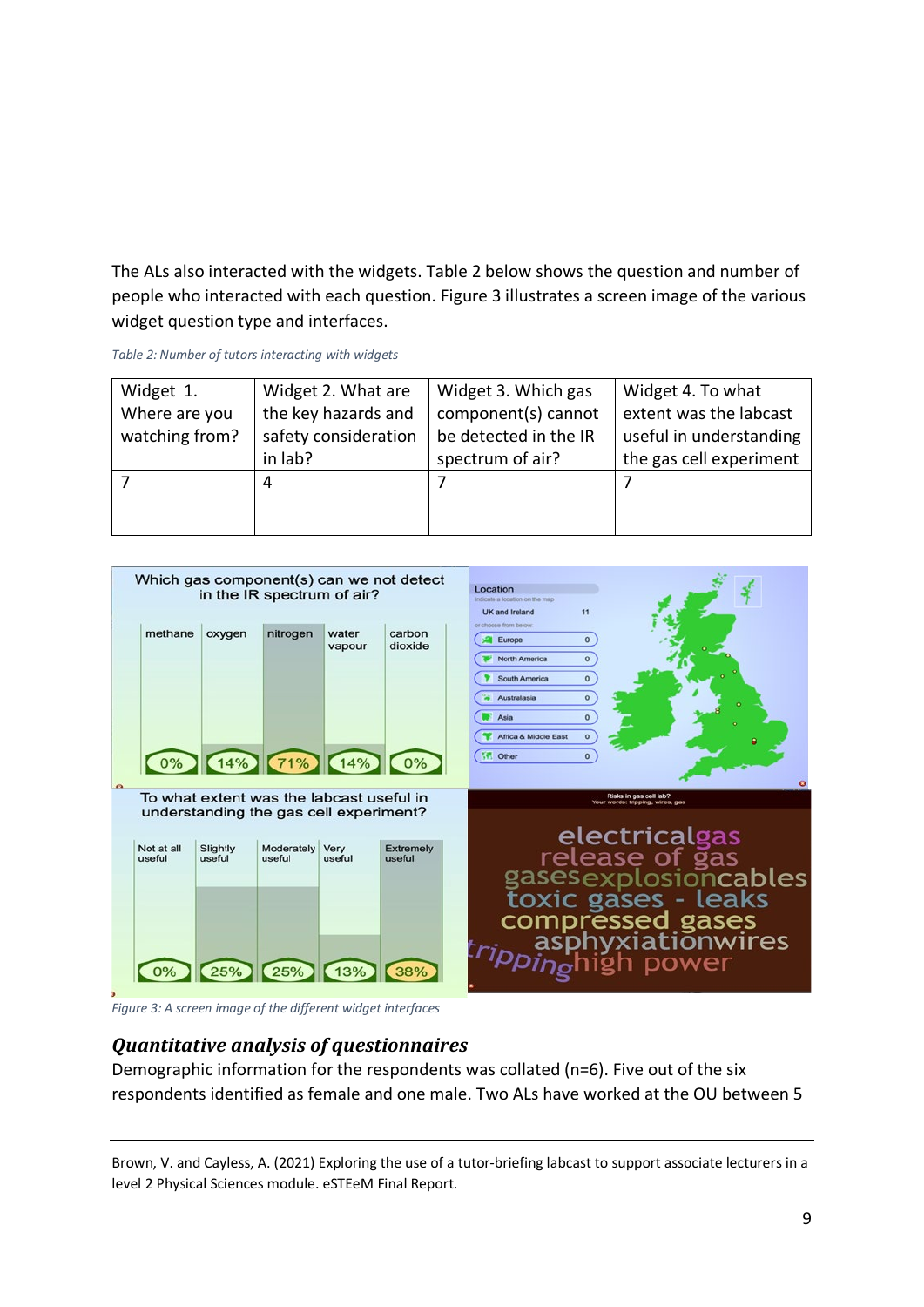– 10 years, two between 11-19 years and two for 20 years or more. All had previously attended a student labcast.

The results, summed for pre/ post surveys in Figure 4 below, show the comparative distributions of responses on questions related to perceived changes in knowledge, impact on teaching/tutoring and sense of community. The five-part Likert scale ranked from degrees of usefulness and importance.

There was a slight change in the perceived usefulness and applicability of the labcast before and after. Two tutors had higher expectations that attending would enhance their knowledge of the experiment. Three of the respondents had higher expectations that the labcast would be useful to their teaching and the other half perceived that there was no change. Half felt that the labcast would help develop skills and valuable knowledge for teaching the topic.

The majority felt positive that they could apply the information presented to their teaching after attending the labcast. All respondents indicated that a sense of community between themselves and the module team was important, but only half felt that the labcast helped achieve that.

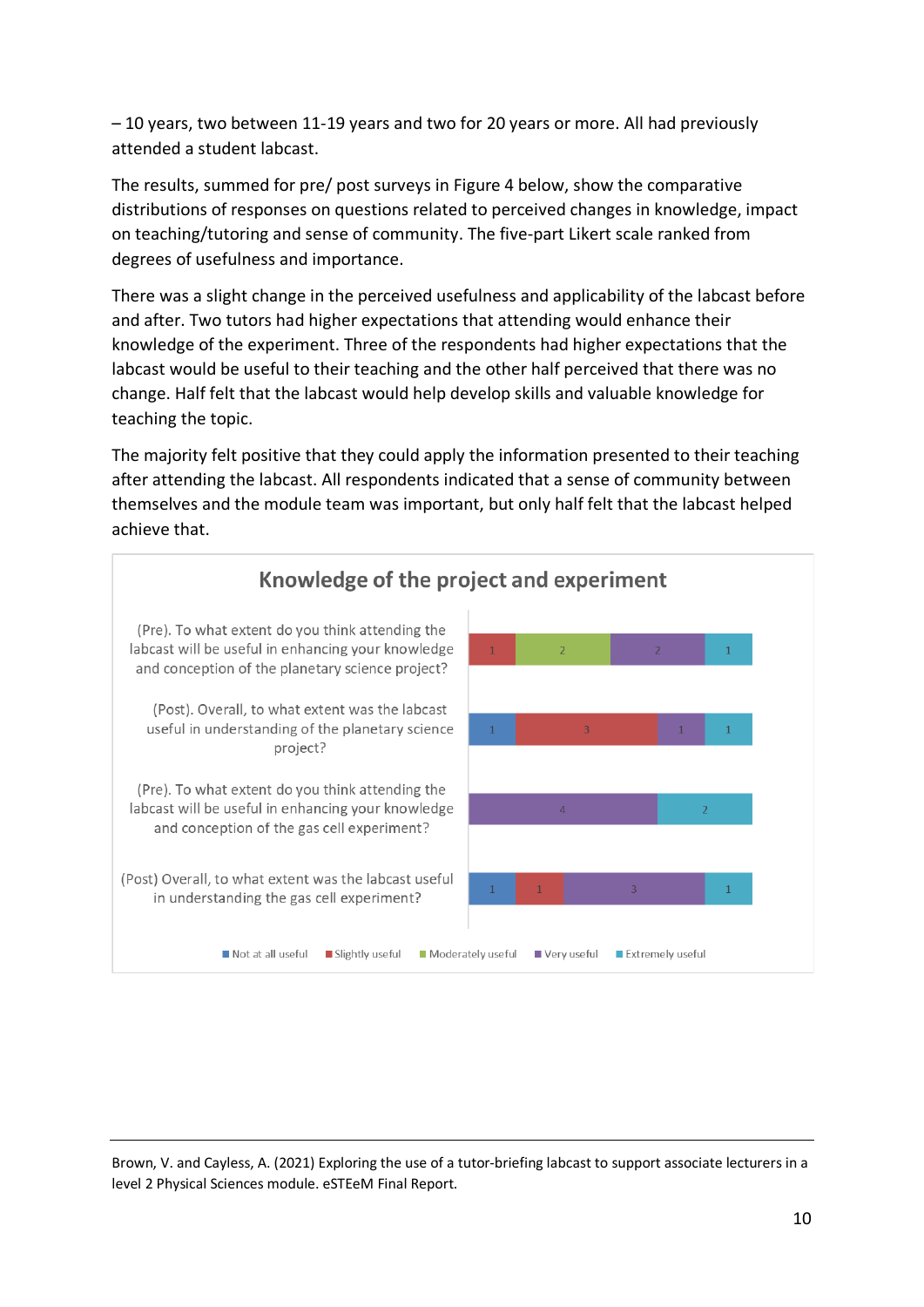

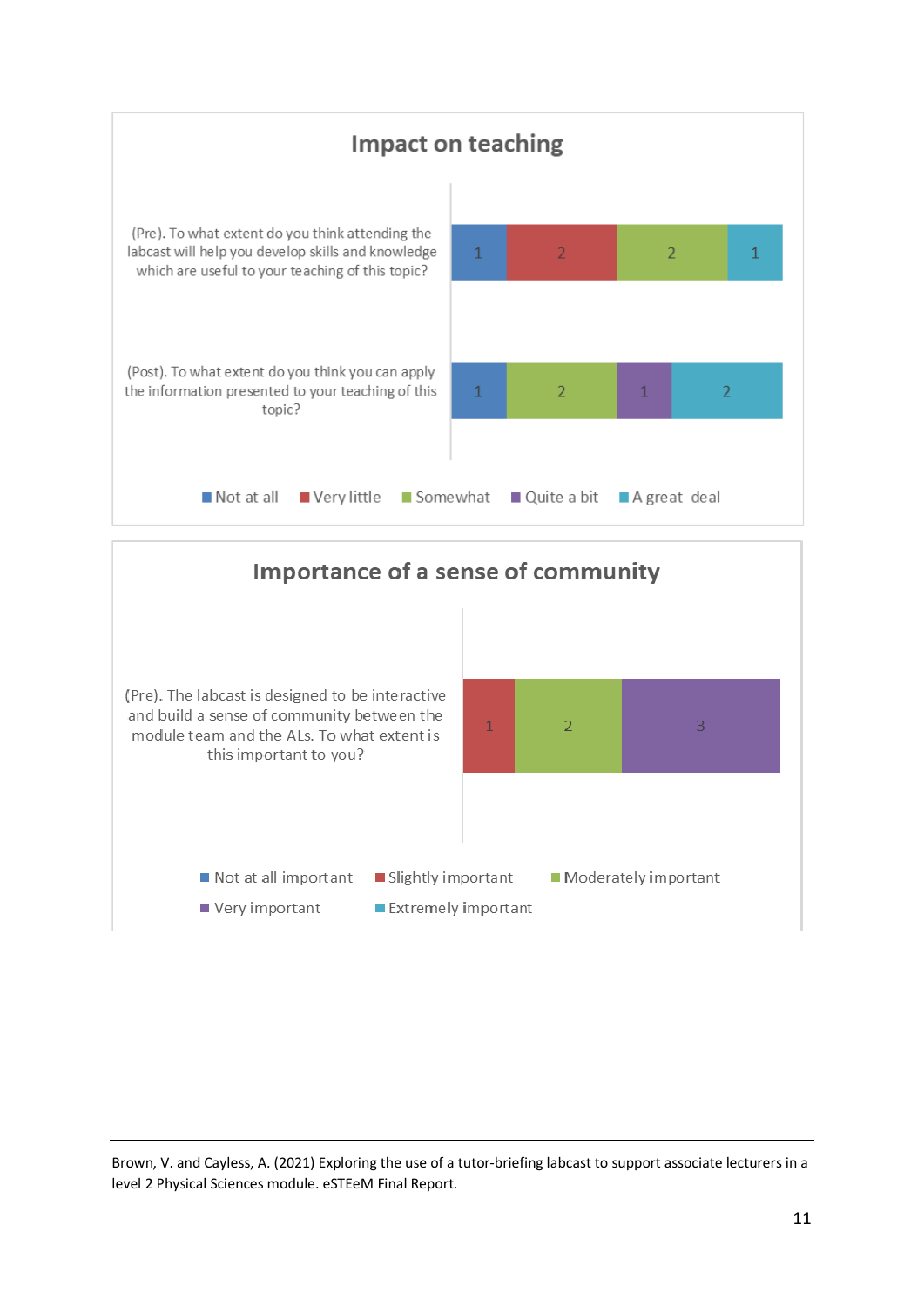

<span id="page-11-0"></span>*Figure 4: Pre/post responses from top to bottom for (a) perceived changes in knowledge; (b) impact on teaching; (c) sense of community*

Figure 5 below shows the distributions of post-labcast responses on questions related to the content, delivery and interactivity and commitment to future action. The majority rated the tutor-briefing labcast positively. The gas cell experiment and ease of using the interface had the highest ratings. Four respondents perceived the use of widgets poorly. Regarding commitment to action, the majority would attend future labcasts on the module and promote to their tuition group. Half of the respondents would not moderate the text-chat or present a future labcast, and the other half would possibly do so if the opportunity arose.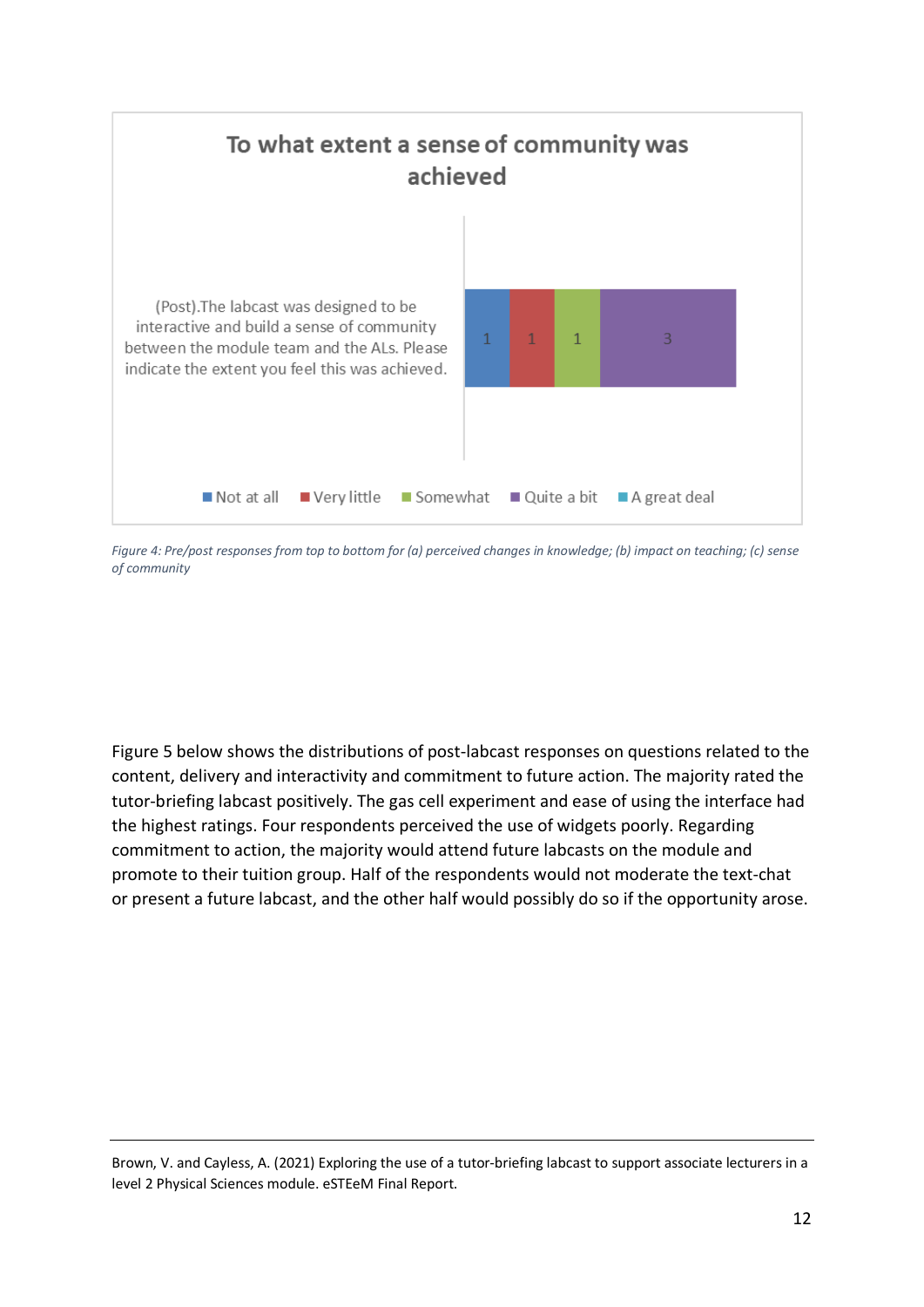



<span id="page-12-0"></span>*Figure 5: Post-labcast responses for (a) content, interface and delivery; (b) commitment to future actions*

Respondents were asked to click as many as apply for soft impacts or benefits from the labcast. The highest-ranked were support from the module team, understanding the student experience and understanding the gas cell experiment. Generally, the tutors did not feel the event increased morale or answered their questions. However, half of the respondents felt they had gained greater confidence in the Mars project and an increased sense of community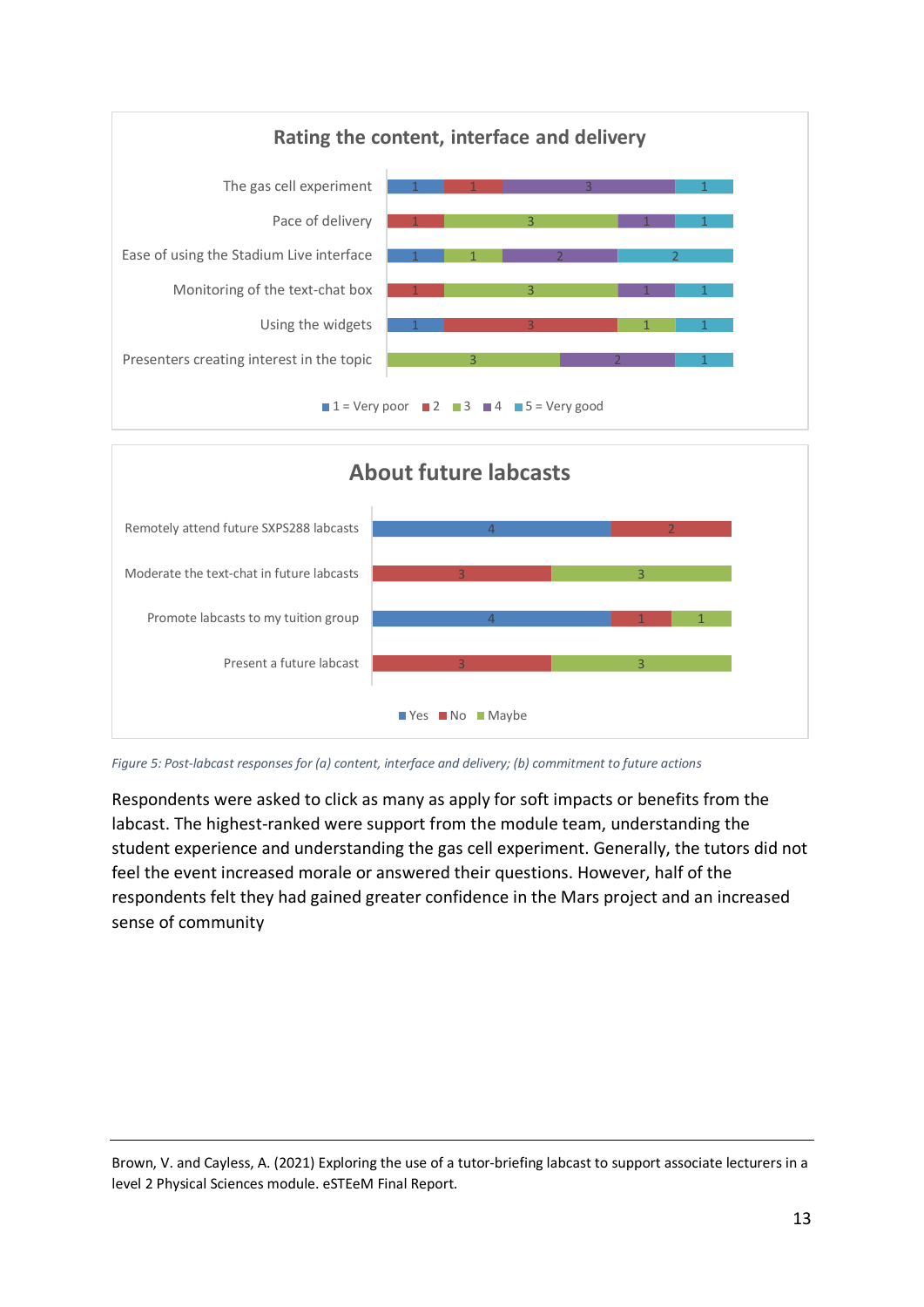# *Qualitative analysis of questionnaires*

In open-ended sections of the survey, free-text comments were coded and grouped into themes using NVivo. In the pre-labcast survey, two questions were asked around motivations to attend (i.e., Q6) and student impact (i.e., Q9). All six respondents contributed answers.

Table 3 shows a matrix chart of the most coded sub-themes, which are properties of the parent theme *pedagogical issues.* For example, the theme *familiarisation* referred to comments around gathering information, seeing, and understanding how to use the equipment. Comments which referred to confidence, clarity and helpfulness were categorised under the theme *reassurance,* and comments indicating the meeting of colleagues or the planning, evaluating and talking about teaching practice were coded under the theme *collegiality and collaboration.* Comments stating picking up ideas, tips and potential pitfalls to advise and support students were grouped under the theme *sharing*. The main themes to emerge were *familiarisation* and *sharing.*

| Survey questions                | Familarisation | Reassurance | <b>Sharing</b> | <b>Collegiaty and Collaboration</b> |
|---------------------------------|----------------|-------------|----------------|-------------------------------------|
| $1:Q.9$ . How will particpating |                |             |                |                                     |
| impact student group?           |                |             |                |                                     |
| $2:Q.6.$ What do you expect to  |                |             |                |                                     |
| gain from partipating?          |                |             |                |                                     |

#### <span id="page-13-0"></span>*Table 3: Most coded themes in pre-labcast survey*

ALs were invited to add any other comments they wished to make about the various components to support experiments on the module. Four respondents contributed answers, with one stating they did not wish to comment. The comments revealed opinions on student motivation, engagement and community. One tutor who selected the extent of the importance of SoC as 'moderately important' offered further remarks:

*I just want to explain my previous answer. I think that a sense of community among ALs and the Module Team is very important. However, I think that already exists via the forum and module briefings. I don't expect the labcast to enhance this (RESP01).* 

In the post-labcast survey, tutors were invited to add any other comment about the tutorbriefing labcast. All six respondents contributed answers. Table 4 shows attitudes on labcast value and applicability. The result is scoped at question 3: How did your experience of the tutor briefing labcast align with your expectations?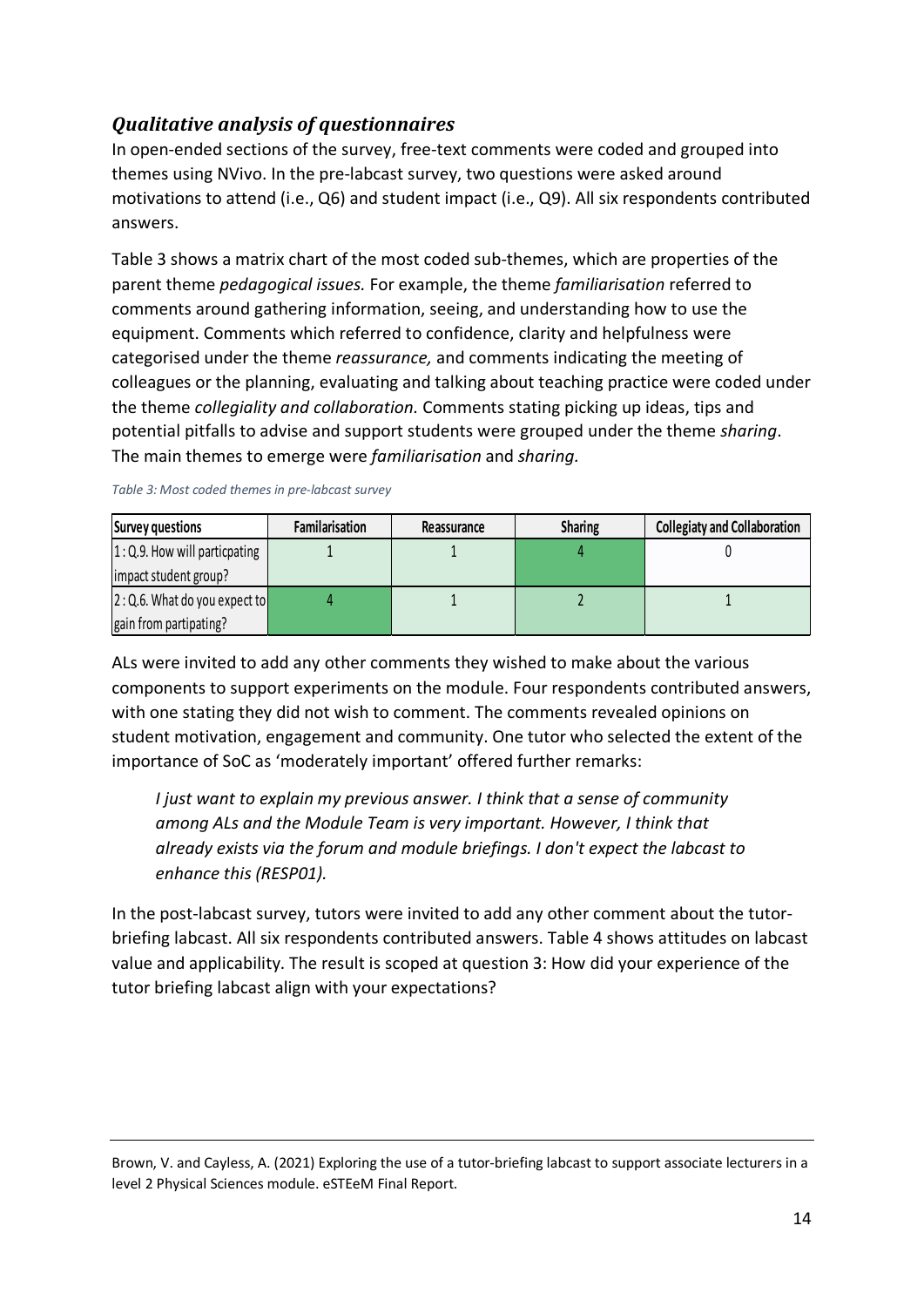#### <span id="page-14-0"></span>*Table 4: Most coded themes in post-labcast survey*

| <b>Themes</b>               | <b>Positive</b> | <b>Neutral</b> | <b>Mixed</b> | <b>Negative</b> |
|-----------------------------|-----------------|----------------|--------------|-----------------|
| Familarisation              |                 |                |              |                 |
| Performative over substance |                 |                |              |                 |
| Labcast comparisons         |                 |                |              |                 |
| <b>Sharing</b>              |                 |                |              |                 |

The main coded references were at the theme *familiarisation*, showing that tutors hoped to gather information, see and understand the equipment and the labcast met that expectation to varying degrees. One tutor mentioned that the labcast had aligned well in that they had expected to get an overview and see the interface and experiment in action.

Overall, the other themes – *labcast comparisons* and *sharing* included more mixed attitudes. One tutor commented on their expectation of the tutor-briefing labcast and how it compared to the student one:

*I* had been expecting that it would be distinctively different from the student *version, with more inside information for us on the analysis which the students would need to undertake; their expected results and possible pitfalls (RESP02).*

However, one comment coded under *performative over substance* revealed a negative response to the labcast and its usefulness. For example, RESP04 mentioned, "It was less useful than I'd expected. There was no materials presented that required the presenters to be in a lab".

### *Qualitative analysis of a focus group*

A tutor focus group was conducted with three ALs and one moderator who was a visiting fellow and topic subject specialist. The discussion was held in Adobe Connect and was semistructured around four broad themes: experiences of the tutor-briefing labcast, tutoring students in the project and experiment, a sense of community and future labcasts. Although there was a questioning route for the discussion, an inductive approach allowed themes to emerge during the analysis. Table 5 shows the main themes and sub-themes identified from the focus group. The number in parentheses are the number of coded references.

| <b>Theme</b>       | Sub-theme              |
|--------------------|------------------------|
| Pedagogical issues | asking questions (5)   |
|                    | tutors as students (4) |
|                    | administrative (3)     |
|                    | assessment (2)         |

<span id="page-14-1"></span>*Table 5: Main themes and sub-themes of discussion with number of coded references*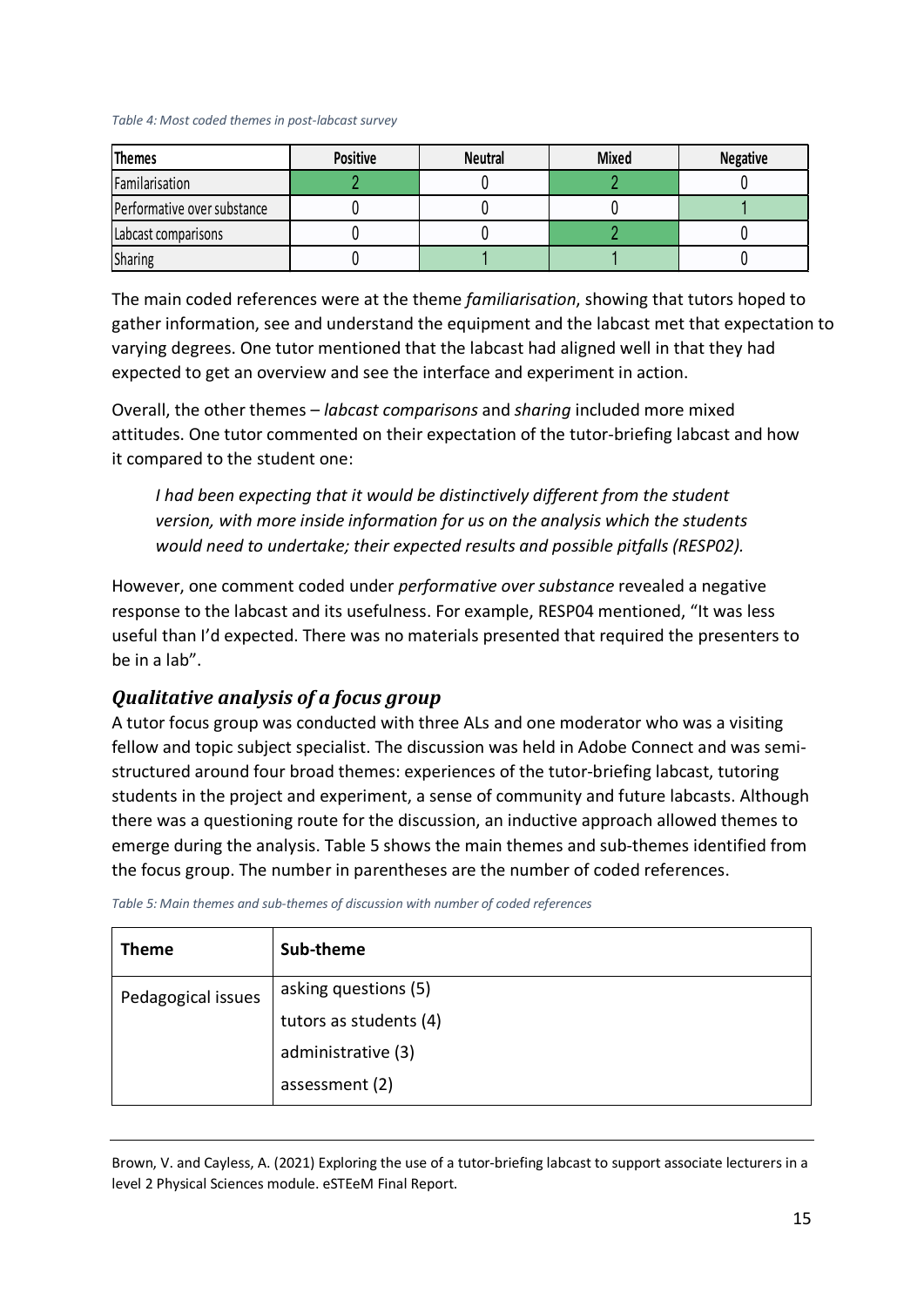| Socio-emotional | apprehensions (4)                       |
|-----------------|-----------------------------------------|
|                 | authenticity (4)                        |
| Technology      | affordances (5)                         |
|                 | alternative formats (8)                 |
|                 | labcast comparisons (9)                 |
| Sense of        | sense of community at module level (2)  |
| community       | sense of community at labcast level (1) |
|                 |                                         |

### *Pedagogical issues*

Two ALs commented on their ability to ask questions during the labcast. Their comments were intersected with questioning strategies in Adobe Connect. For instance, a tutor commented:

*I had had the impression that this was a whole new tutors' labcast opportunity, and we were going to get more dialogue with them. I felt there was a disconnect between our ability to ask any questions and the people presenting; we couldn't talk to them directly like you can in Adobe Connect (RESP02).*

Tutors did not perceive themselves as having the participant or student experience, which was one of the intended project objectives. One AL commented:

*Previously, I had tended to go to all the labcasts. I was familiar with the labcast format, and I was slightly surprised to see that the widgets were there just like they would be for the students. I thought, oh, why do we need all that? I thought this was the tutors labcast (RESP02).*

Tutors were more critical of the tutor-briefing labcast and favoured the Gas Cell student labcast, which followed. One tutor felt the tutor-briefing was simply a rehearsal for the student labcast. Another welcomed the idea of the tutor's labcast but felt that the presenters did a better job of running the apparatus and explaining in the student one. More ALs took notes from the student labcast.

### *Socio-emotional*

One of the module's primary objectives of the labcasts is to allay student apprehensions in doing a new experiment. ALs reported different levels of nervousness and frustrations around booking slots in advance to practice doing the experiment and supporting their students. Several comments revealed their experience. For example:

*I was pleased that they were given us the chance to do a labcast because it's a new experiment. It is something completely new to me, so I was pretty nervous about it, and I think quite a few of my fellow tutors were also nervous,*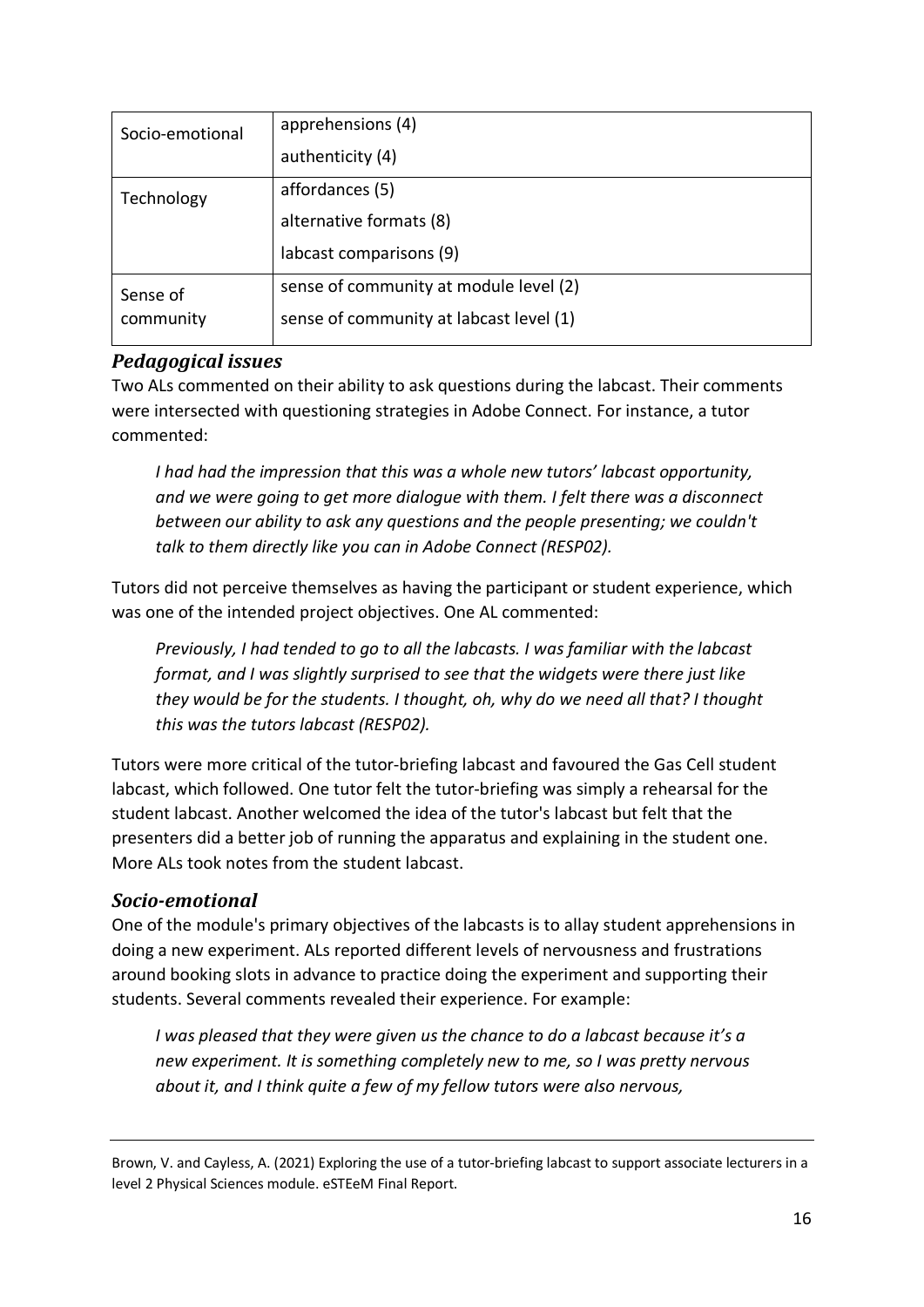*particularly about knowing what to expect, the problems the students might have and that sort of thing […] By the time I got home, the window (i.e., to book a slot) had shut, and I couldn't try it out. So, it would have been really useful to have gone through that sort of procedure that I know others were able to do. So, I think I was more cast adrift than some of my colleagues. I know quite a few did try it out and did sort of have a go, and I didn't even have the chance to do that, so I was really relying on the tutors' labcast to tell me something (RESP05).*

*I did the experiment. It was very good to get that time even though it was a tiny little window before the students were let loose on it, but it was only the first part of the experiment, the calibration part I got this experiment wrong with the bit I was doing anyway. So, I began to feel stupider and stupider because other people were quite happy, they had managed to do this, that and the next thing and it had all worked wonderfully whereas I had got myself in a tizz (RESP04).*

*We are all recruited into the course through various specialisms and not necessarily in this area. I think there needed to be some recognition that perhaps for some of us, it is entirely new, and we needed more of the introduction the students got to it. As tutors, we are not all completely familiar with it, and I think that was something that perhaps they underestimated how much they needed to tell us because it is something new to a lot of us (RESP04).*

The data show that the ALs also perceived the labcast to facilitate authenticity. For example, tutors reported on hearing the equipment and seeing the presenters:

*It was nice to hear the equipment going clunk in the room and feel that it was a lab, and it was nice to see the academics there speaking to you and get the atmosphere, but I could have got that the same just by going to the students' labcast (RESP02).*

### *Technology*

The ALs perceived the affordances available in the labcast negatively, with many confused about what was available. For example, one tutor remarked that she could not work out whether she could speak because she expected the same tools as Adobe Connect (i.e., a microphone). Others mentioned problems with the live stream and Stadium Live interface. The data also confirms the number of audio-visual (AV) related comments in the text-chat data logs (see Figure 2, p.8). One AL commented on their preference for the use of Adobe Connect.

*I feel very comfortable with the tutor briefs in Adobe because Adobe is basically my office. We are familiar with communicating via Adobe Connect; we communicate from it with our students. Because I feel so comfortable with it, I*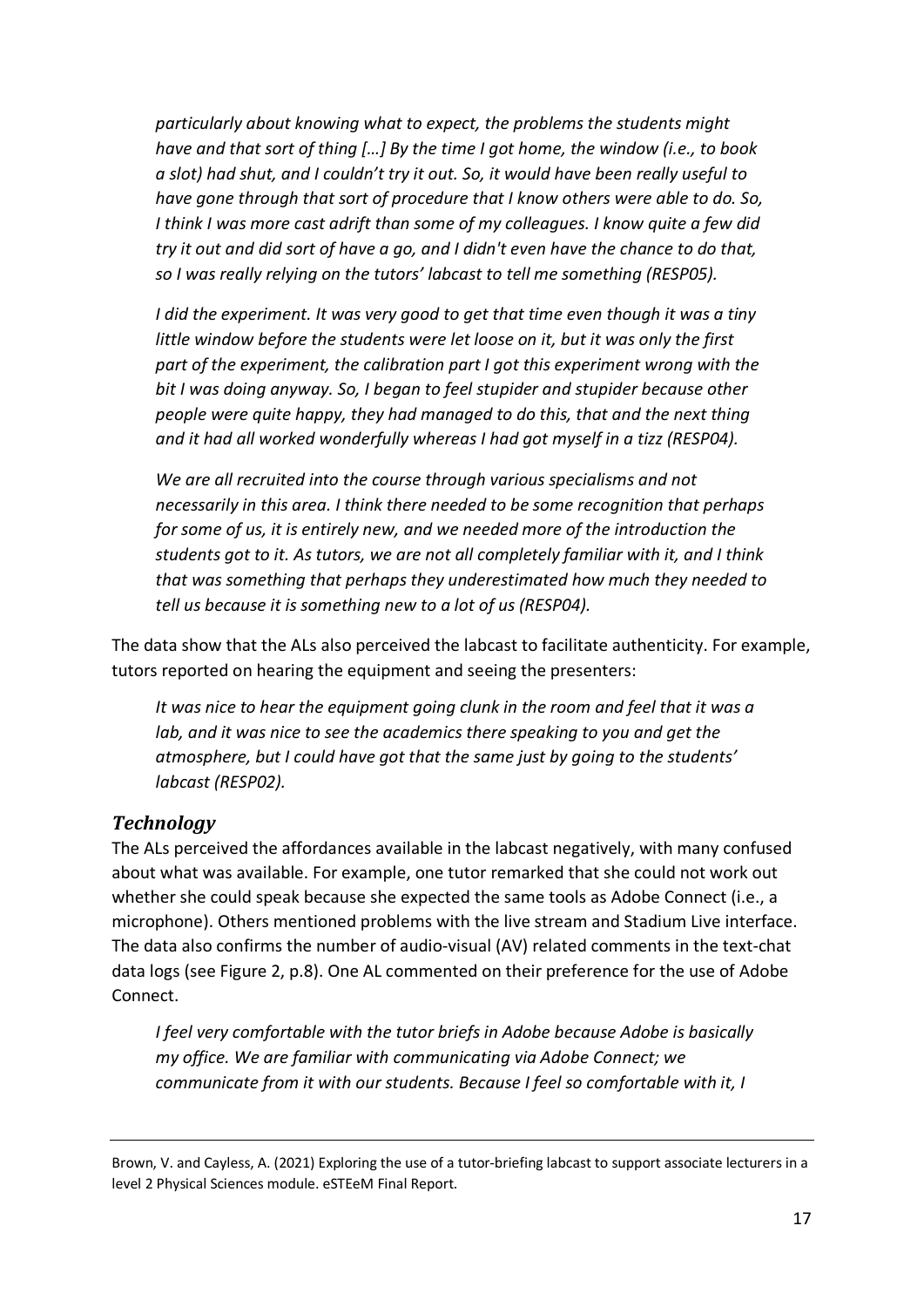*am perfectly happy to chip in. I like the opportunity to hear everybody's voices, and I very much value it (RESP02).*

Tutors offered alternatives in how the tutor-briefing could have been conducted. For example, one AL mentioned:

*From the tutor's briefing point of view, we could have had a video of them in the lab to have heard the machines making the noises. If it is in Adobe Connect, they will be streaming the video in a window in Adobe Connect, we could then put our hands up and say, hang on a minute and ask them a question, and they could pause the video. We could ask them stuff directly, and they could have heard the questions, responded instantly and then started the video again. I would have thought that would have actually been better than the labcast situation where we really didn't need to see the student's widgets (RESP05).*

### *Sense of community*

The ALs had different opinions around SoC and to what extent labcasts fostered it. For example, one tutor commented on feeling a SoC at the labcast level among students. Another AL felt the labcast did not foster community:

*Because we are familiar with Adobe Connect and familiar with using it and teasing each other on it, the labcast almost seems like a step backwards. I couldn't work out whether I could speak at the beginning of the first one. So, in a way, the tutor labcast un-fostered community (RESP04).*

# Discussion

The results of this study indicate that a labcast can support a module's tuition strategy and promote a sense of community (SoC) among ALs and the module team. This is achieved by familiarising ALs and allowing them to see, understand and ask questions on how apparatus and equipment works. The findings support previous studies, which found that OU tutors valued 'familiarisation activities' to help build confidence before using a new, webconferencing system (Kear *et al.*, 2012). Likewise, Haresnape et al. (2020) suggested that ALs on a tutor-led online programme valued getting ideas or tips from others.

One unanticipated finding was that although ALs perceived a SoC between themselves and the module team to be important, only half felt that the labcast helped achieved that. Further discussion through the focus group revealed that the familiarity of Adobe Connect as a shared space seem to link to how ALs perceived a SoC. A possible explanation is that tutors foreground their own CofP and feel a commitment to a domain where they have a shared repertoire and resources. This finding corroborates the ideas of Rotman and Preece (2010), who suggest that online community is a virtual platform where participants interact, create content that is accessible while adhering to specific norms. It could be that the ALs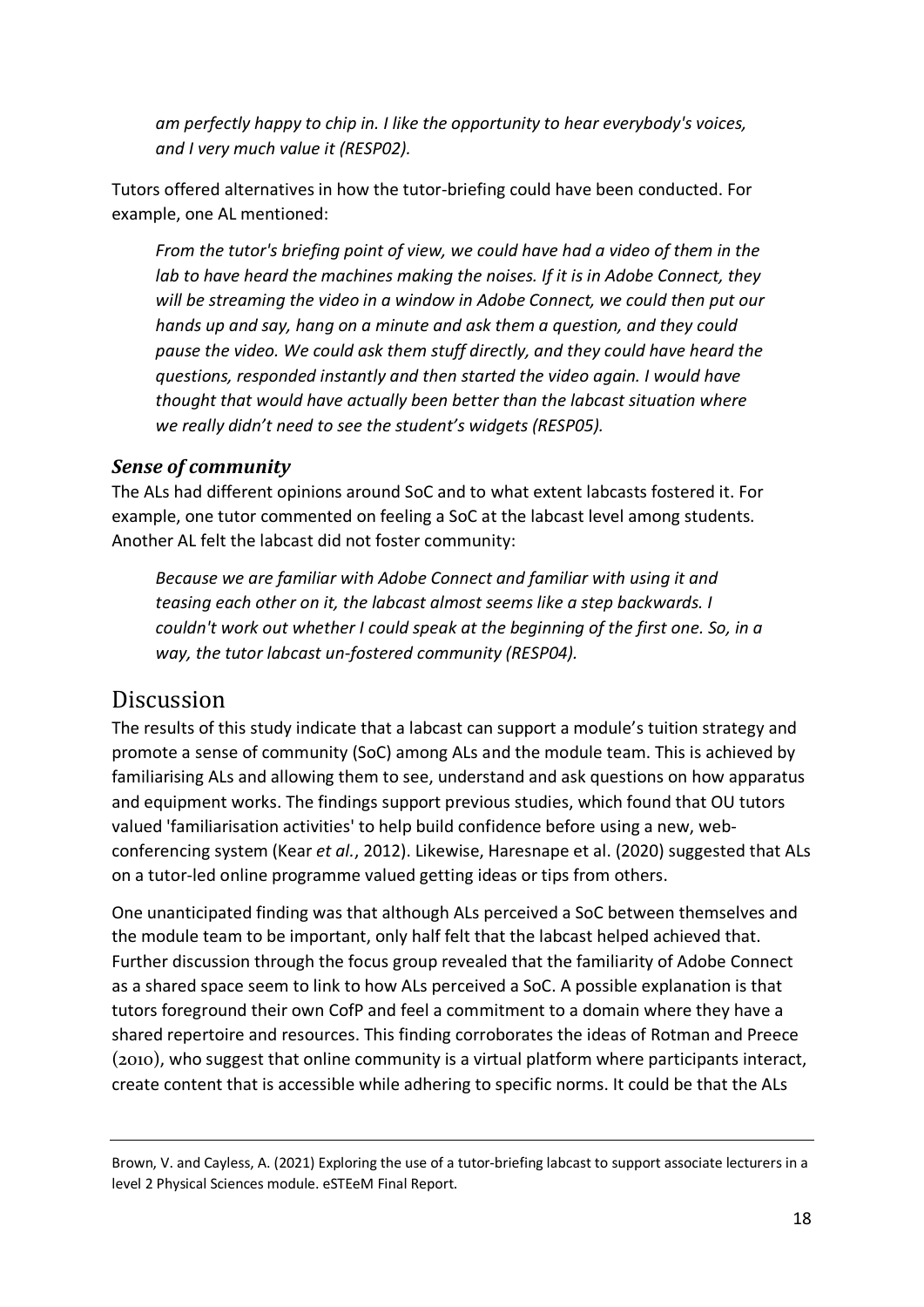consider themselves as part of an existing CofP with established shared practices and resources in a familiar domain (i.e., Adobe Connect and the tutor forums).

Although tutors reported mixed attitudes around the labcast, findings show that some valued the authenticity of participating in a live labcast experiment which may confirm the labcasts' ability to foster a sense of social presence both through sound channels as a perception of presence and the behavioural engagement through the presenters (Lyons, Reysen and Pierce, 2012).

Tutors did not perceive themselves as having the participant or student experience which was one of the intended project aims. This might be because ALs had attended previous student labcasts. The finding further supports the ideas of Fraser et al (2007) who suggest that in socially mediated learning environments, there can be tensions in the teachers-aslearners dichotomy.

The findings show that there was salience of assumed knowledge or expertise in an area. Tutors reported different levels of anxiety around the experiment. As a note of caution, Kennepohl and Shaw (2010) argue that both students and tutors need to have the appropriate training in an experiment or technology employed. In addition, the data shows some tutors were confused around the affordances of the labcast and with the Stadium Live platform. These findings seem to be consistent with other research which found that although video streaming, as a resource, was useful to students, there was a range of prerequisite 'accessing streaming video skills' that the project team had not anticipated (Green *et al.*, 2003).

# Conclusion

This project was undertaken to design a tutor-briefing labcast and evaluate its effectiveness in supporting tutors' tuition strategy in a Physical Science level 2 module. These findings suggest that a labcast can support a module's tuition strategy and potentially promote a SoC among ALs and a module team. Generally, ALs viewed the Gas Cell labcasts positively and felt that they were paramount to understanding of the project and experiment. The student labcast was perceived more positively than the tutor-briefing one. Although some tutors were critical of using the affordances of labcasting for a briefing on a new experiment, they did offer alternatives for what they perceive would work better. Adobe Connect is their preferred environment. However, it is not clear how the Gas Cell apparatus and remote interface could have been demonstrated effectively in that environment.

The three aims of the project were met, and the study has shown that half of the ALs would moderate or present a future labcast if the opportunity arose. The majority would continue to attend future labcasts and promote to their groups. Using labcasts can foster a SoC but this is likely to be subjective. The culture of a module differs across modules and schools. There are different purposes and uses of labcasts in STEM modules and some ALs may be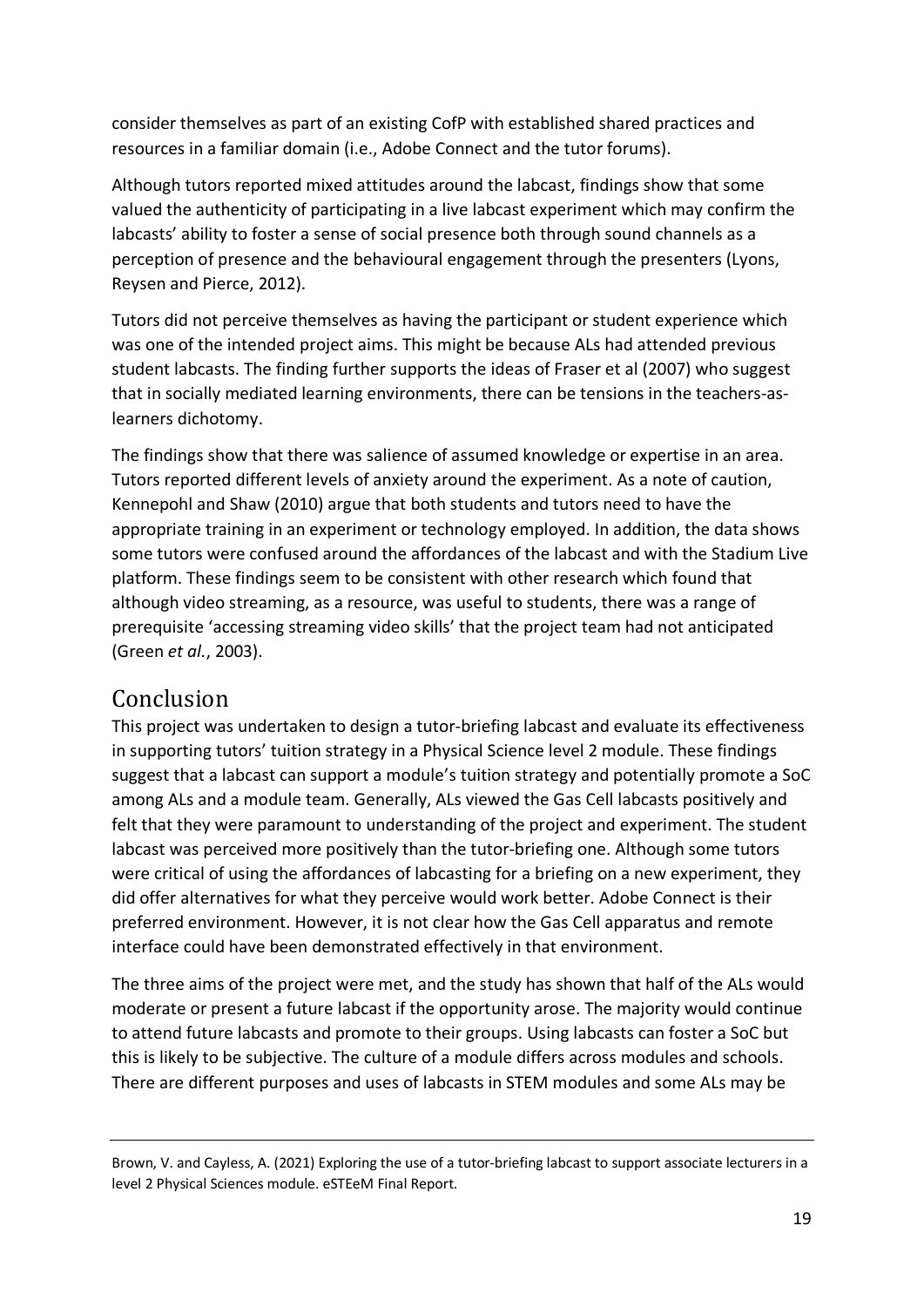more aware of labcasts than others. Also, ALs and module teams inevitably form and move between different communities of practices.

Finally, there were challenges in the development of this new experiment and new labcast for students. The module team presented two labcasts in one day, which is unusual. There were issues outside the scope of this study (e.g., time constraints, booking slots to run the experiment, access to the technical manual), which may have influenced tutors' experiences of the labcast and how they reported on it later. In addition, the study was limited by the gender distribution over the sample of ALs invited to participate.

Recommendations from these findings is that requisite training in the use of the Stadium Live platform should be given to tutors to mitigate confusions between the two platforms. To promote better peer interaction and collaborative opportunities, module teams should allow tutors to submit questions before a labcast and tailor the widgets questions to engage tutors more effectively. Finally, if a module team would like to involve ALs in labcasting, bringing them on board earlier during the labcast design process is advised.

# Impact

In the subsequent presentations of SXPS288, the findings of these surveys have been used to develop and improve the provision of labcasts. Specifically, for the 2020J presentation, in spite of lockdown restrictions, the known benefits to the students of this type of labcast were of value in justifying access on-site and the Gas Cell labcast was again presented live from the Perry lab.

Through the labcast, tutors have gained detailed knowledge and confidence in teaching the newly designed Gas Cell experiment. Students have used the Gas Cell as evidence in the employability component of the SXPS288 EMA.

Students on subsequent presentations of SXPS288 and on related modules also involving labcasts (including S111 and S818) will benefit from improvements in labcast planning and delivery resulting from the project.

# List of deliverables

Brown, V., and Cayless, A (2020) Exploring the use of labcasts to support associate lecturers. In: 9th eSTEeM Annual Conference: Informing Student Success – From Scholarship to Practice, 29 -30 Apr 2020, Virtual.

Open University (Producer). (2020, March 3). SXPS288 Gas Cell Experiment Briefing [video file]. Retrieved from <https://player.open.ac.uk/embed/5c5887abab>

Brown, V. and Cayless, A. (2021) Exploring the use of a tutor-briefing labcast to support associate lecturers in a level 2 Physical Sciences module. eSTEeM Final Report.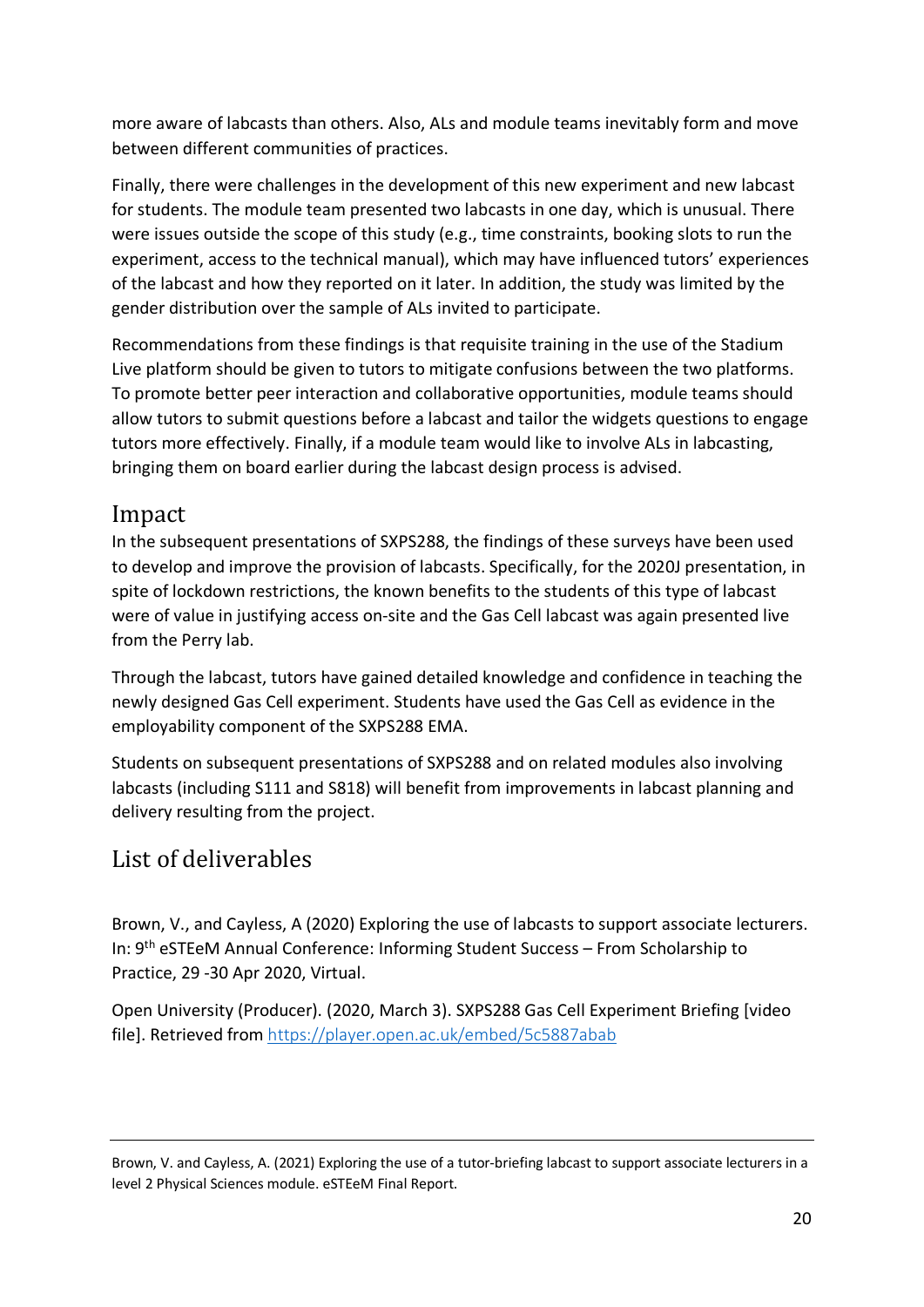# Figures and tables

| TABLE 1: CONTRAST OF PROPERTIES IN STADIUM LIVE AND ADOBE CONNECT TUTORIALS OR MODULE-WIDE EVENTS 5 |  |
|-----------------------------------------------------------------------------------------------------|--|
|                                                                                                     |  |
|                                                                                                     |  |
|                                                                                                     |  |
|                                                                                                     |  |

| FIGURE 1: (LEFT) BIRDS EYE VIEW OF GAS CELL EXPERIMENT; (TOP RIGHT) PRESENTER DEMONSTRATING VALVES; (BOTTOM LEFT)   |  |
|---------------------------------------------------------------------------------------------------------------------|--|
|                                                                                                                     |  |
|                                                                                                                     |  |
|                                                                                                                     |  |
| FIGURE 4: PRE/POST RESPONSES FROM TOP TO BOTTOM FOR (A) PERCEIVED CHANGES IN KNOWLEDGE; (B) IMPACT ON TEACHING; (C) |  |
|                                                                                                                     |  |
| FIGURE 5: POST-LABCAST RESPONSES FOR (A) CONTENT, INTERFACE AND DELIVERY; (B) COMMITMENT TO FUTURE ACTIONS 13       |  |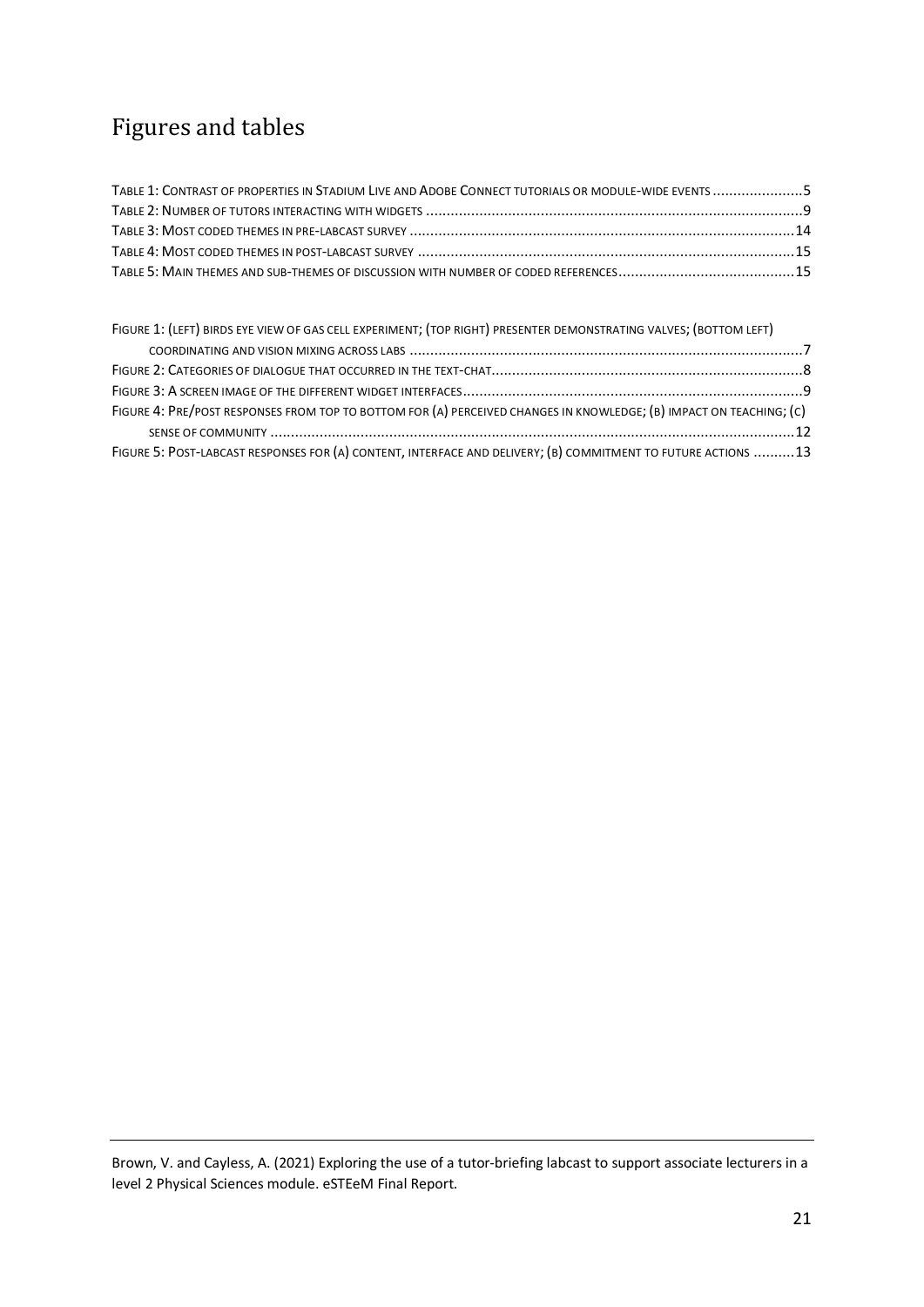# References

Babinski, L. M., Jones, B. D. and DeWert, M. H. (2001) 'The Roles of Facilitators and Peers in an Online Support Community for First-Year Teachers', *Journal of Educational and Psychological Consultation*, 12(2), pp. 151–169. doi: 10.1207/S1532768XJEPC1202\_05.

Bates, A. W. (2015) *Teaching in a Digital Age: Guidelines for Designing Teaching and Learning*. Vancouver BC: Tony Bates Associates Ltd. Available at: https://opentextbc.ca/teachinginadigitalage/ (Accessed: 9 November 2018).

Baxter, J. (2019) 'CREATING COMMUNITY IN ONLINE LEARNING: A CASE STUDY OF THE OPEN UNIVERSITY UK', in. *11th International Conference on Education and New Learning Technologies*, Palma, Spain, pp. 331–337. doi: 10.21125/edulearn.2019.0122.

Beaton, F. and Gilbert, A. (2012) *Developing Effective Part-Time Teachers in Higher Education: New Approaches to Professional Development*. London, UNITED KINGDOM: Taylor & Francis Group. Available at:

http://ebookcentral.proquest.com/lib/open/detail.action?docID=1074884 (Accessed: 26 July 2021).

Brown, V., Collins, T. and Braithwaite, N. (2021) 'The Role of Web Broadcasts to Develop Online Learning Communities in STEM: a multiple case study', in *Rethinking practice-based education*. *Advance HE STEM Conference 2021: Rethinking STEM Higher Education*, Virtual: AdvanceHE. Available at: http://oro.open.ac.uk/78556/2/AdvanceHE-in-STEM-talk-2021- VBrown.pdf.

Freguia, S. (2017) 'Webcasts promote in-class active participation and learning in an engineering elective course', *European Journal of Engineering Education*, 42(5), pp. 482– 492. doi: 10.1080/03043797.2016.1192110.

Green, S. M. *et al.* (2003) 'Evaluating the use of streaming video to support student learning in a first-year life sciences course for student nurses', *Nurse Education Today*, 23(4), pp. 255–261. doi: 10.1016/S0260-6917(03)00014-5.

Haresnape, J. M., Aiken, F. J. and Wynn, N. C. (2020) 'Sharing good practice and encouraging community cohesion online: a programme of tutor-led online events for Open University tutors', *Open Learning: The Journal of Open, Distance and e-Learning*, 0(0), pp. 1–23. doi: 10.1080/02680513.2020.1752165.

Hrastinski, S., Keller, C. and Carlsson, S. A. (2010) 'Design exemplars for synchronous elearning: A design theory approach', *Computers and Education*, 55(2), pp. 652–662. doi: 10.1016/j.compedu.2010.02.025.

Karam, R. *et al.* (2018) 'The role of online communities of practice in promoting sociotechnical capital among science teachers', *Educational Technology Research and Development*, 66(2), pp. 215–245. doi: 10.1007/s11423-017-9541-2.